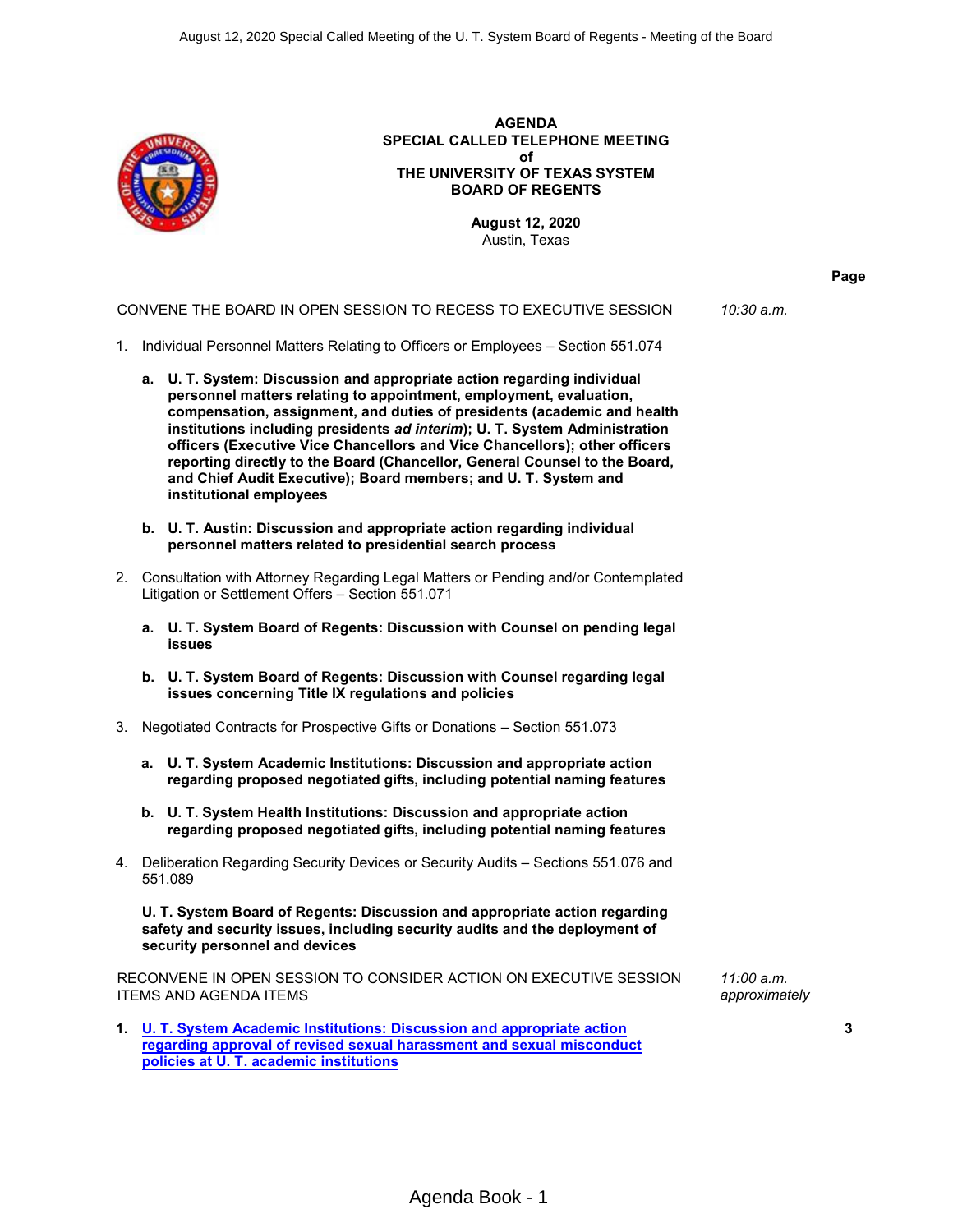|         |                                                                                                                                                                                         |                               | Page |
|---------|-----------------------------------------------------------------------------------------------------------------------------------------------------------------------------------------|-------------------------------|------|
|         | 2. U. T. System Health Institutions: Discussion and appropriate action regarding<br>approval of revised sexual harassment and sexual misconduct policies at U.T.<br>health institutions |                               | 36   |
|         | 3. U. T. System Board of Regents: Approval of Consent Agenda                                                                                                                            |                               | 38   |
| ADJOURN |                                                                                                                                                                                         | $11:30$ a.m.<br>approximately |      |

Agenda Book - 2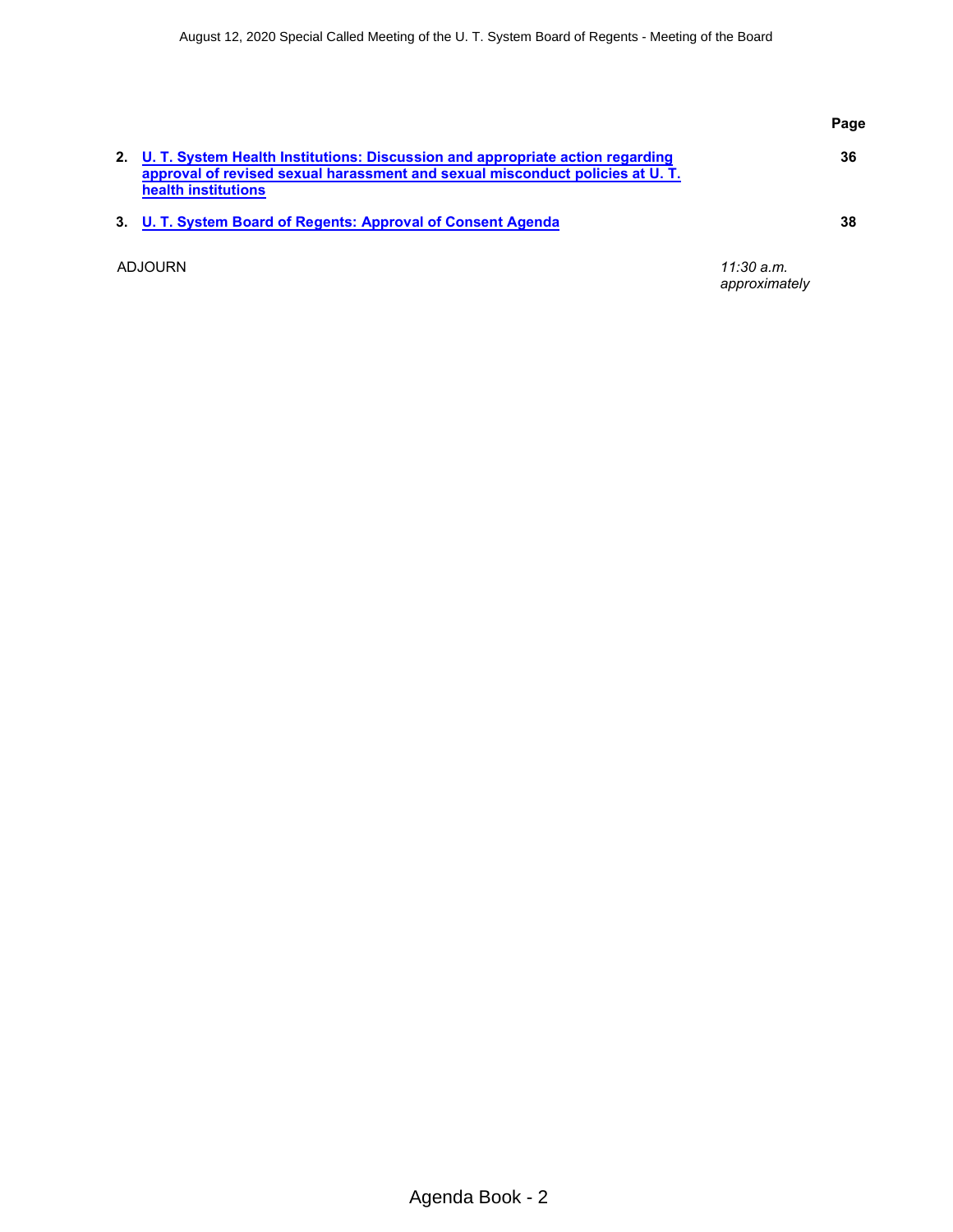## <span id="page-2-0"></span>**1. U. T. System Academic Institutions: Discussion and appropriate action regarding approval of revised sexual harassment and sexual misconduct policies at U. T. academic institutions**

# RECOMMENDATION

Consistent with state law and Regents' Rule 30105 (Sexual Harassment, Sexual Misconduct, and Consensual Relationships), revised sexual misconduct policies for the following U. T. academic institutions are recommended for Board approval by the Chancellor, the Executive Vice Chancellor for Academic Affairs, and the Vice Chancellor and General Counsel:

- U. T. Arlington
- U. T. Austin
- ∑ U. T. Dallas
- ∑ U. T. El Paso
- ∑ U. T. Permian Basin
- U. T. Rio Grande Valley
- ∑ U. T. San Antonio
- ∑ U. T. Tyler

#### BACKGROUND INFORMATION

The Office of Systemwide Compliance recently revised its Model Policy, set forth on the following pages, to comply with recent Title IX federal regulations which will be effective August 14, 2020. The revised policies have been reviewed by the Office of Systemwide Compliance and the Office of General Counsel and found to comply with applicable laws and regulations and to be consistent with the substantive provisions of the Model Policy.

Substantive revisions to the Model Policy are as follows:

- Emphasizing that, by reporting Sexual Misconduct to the University, all Complainants will be offered individualized supportive measures, with or without the filing of a formal complaint to the University; if a formal complaint is filed, both parties are offered individualized services.
- ∑ Changing the section titled "Interim Measures" to "Supportive Measures" to mirror the Title IX regulations; and emphasizing that supportive measures are tailored to the individualized needs of the parties and are non-disciplinary and non-punitive measures that no not unreasonably burden the other party.
- Revising the Grievance Process to clarify the purpose of the investigation stage is to gather and consider evidence relating to a formal complaint against a student or employee when the allegations meet the definition of "Sexual Harassment" and the jurisdictional criteria under Title IX, with the determination regarding responsibility of a possible policy violation occurring at a hearing in accordance with the Title IX regulations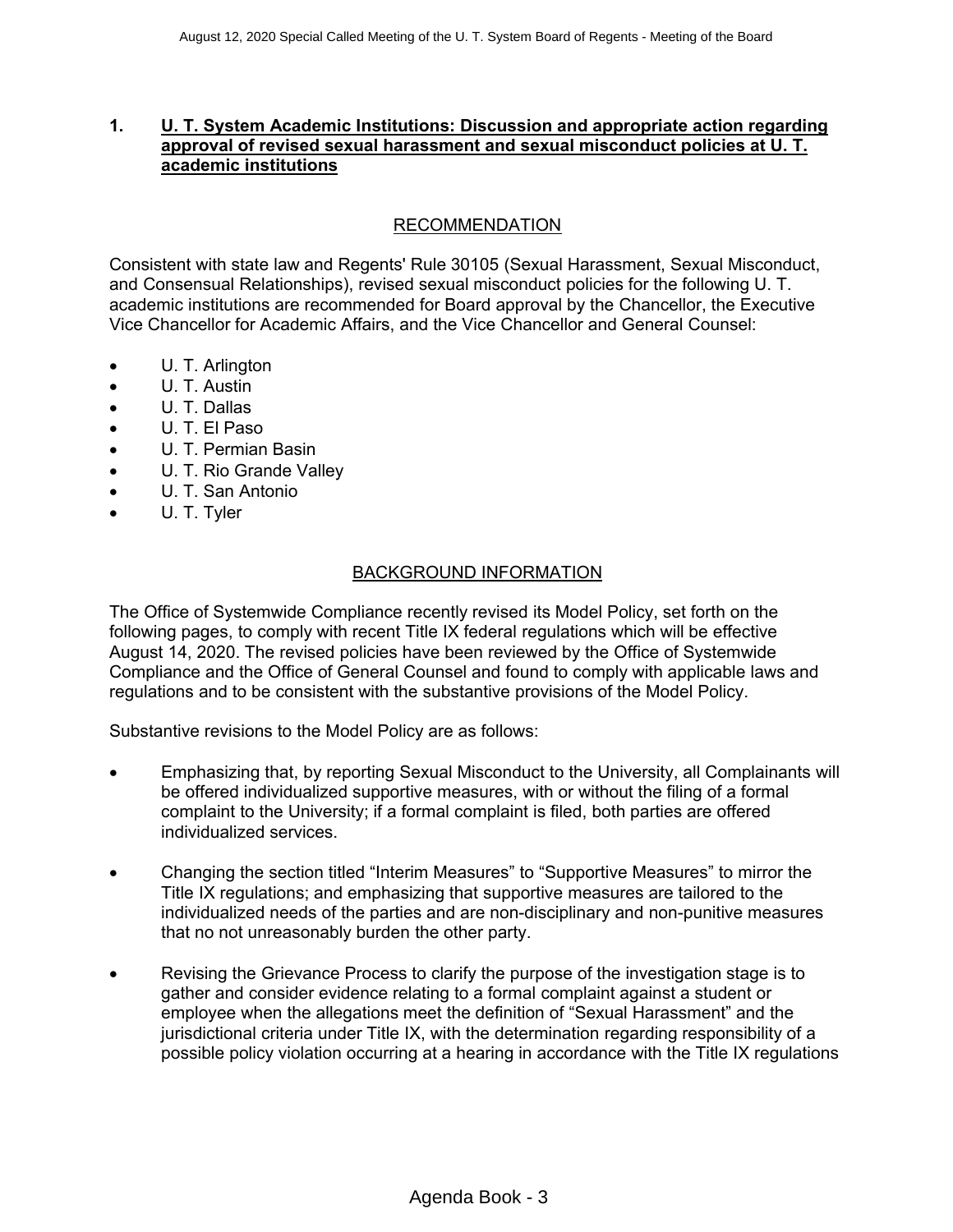- Revising the definition of "Sexual Harassment" to include unwelcome conduct on the basis of sex to be "so severe, pervasive, and objectively offensive that it effectively denies a person equal access to the institution's education program or activity" as defined in the Title IX regulations.
- Revising the definition of "Other Inappropriate Sexual Conduct" to include conduct that no longer meets the revised definition of "Sexual Harassment" under the Title IX regulations, but is so severe or pervasive that it creates a Hostile Environment.
- Including a definition of "Sex Discrimination."
- Including provisions for mandatory and discretionary dismissals of formal complaints under the Title IX regulations and/or in accordance with the policy.
- Revising the Informal Resolution option to include a provision that it is not permitted in cases where "Sexual Harassment" is alleged in the formal complaint.
- ∑ Clarifying that a Respondent is presumed not responsible for the alleged conduct and that the determination regarding responsibility will be made at the conclusion of the Grievance Process.
- Including a Title IX provision that knowingly making false statements or knowingly submitting false information during the Grievance Process is prohibited.
- Including Title IX provisions requiring a hearing which most notably (a) require a party's advisor to ask relevant questions of the other party and any witnesses who participate in the hearing, and (b) require the University to provide an advisor for the hearing if a Complainant or Respondent does not have one.
- Adding a section for Appeals (a) of determinations regarding responsibility or (b) from the University's dismissal of a formal complaint under Title IX or under the policy.
- Including a section for Emergency Removal (from the University's education program or activity) and Employee Administrative Leave.
- ∑ Adding an Alternative Grievance Process for formal complaints against students when allegations do not include "Sexual Harassment" to provide a prompt, equitable, and impartial process and to maintain compliance with other federal and state laws.
- ∑ Adding anticipated timeframes to complete an Investigation, Informal Resolution Process, and overall Grievance Process (including any appeal) in reasonable timeframes.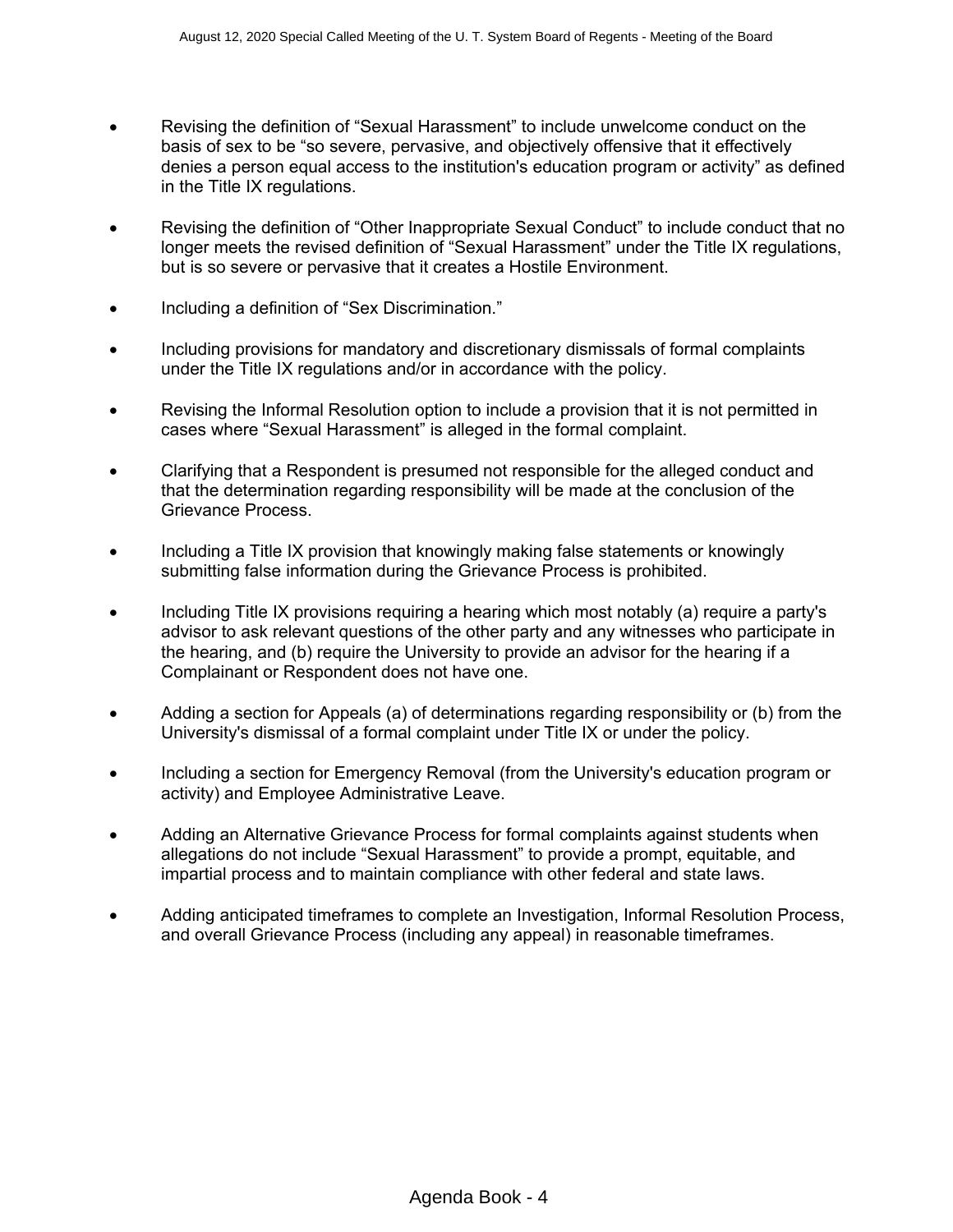**1. Title**

Sexual Misconduct Policy

For Immediate Reporting:

[INSERT TITLE IX OFFICE CONTACT INFORMATION and LINK TO WEBSITE]

Also, please see Section 3.2 below for detailed information.

# **2. Policy**

Sec. 1 General Policy Statement.

- 1.1 [Name of Institution] (the University) is committed to maintaining a learning and working environment that is free from discrimination based on sex in accordance with Title IX of the Higher Education Amendments of 1972 (Title IX), which prohibits discrimination on the basis of sex in education programs or activities; Title VII of the Civil Rights Act of 1964 (Title VII), which prohibits sex discrimination in employment; and the Campus Sexual Violence Elimination Act (SaVE Act), Violence Against Women Act (VAWA), and Clery Act. Sexual Misconduct, Retaliation, and other conduct prohibited under this Policy will not be tolerated and will be subject to disciplinary action.
- 1.2 The University will promptly discipline any individuals or organizations within its control who violate this Policy. The University encourages you to promptly report incidents that could constitute violations of this Policy to the Title IX Coordinator (as outlined in Section 3.1 of this Policy).
- 1.3 Free Speech. Freedom of speech and principles of academic freedom are central to the mission of institutions of higher education. Constitutionally protected expression cannot be considered Sexual Misconduct under this Policy.
- Sec. 2 Applicability. This Policy applies to all University administrators, faculty, staff, students, and third parties within the University's control, including visitors and applicants for admission or employment. It applies to conduct that occurs on University owned or controlled premises, in an education program or activity including University sponsored or supported events, buildings owned or controlled by student organizations officially recognized by the University, or off campus when the conduct potentially affects a person's education or employment with the University or potentially poses a risk of harm to members of the University community. It also applies regardless of the gender, gender identity or sexual orientation of the parties.

Sec. 3 Reporting Incidents.

3.1 General Statement Empowering Community. This policy distinguishes between *reporting* sexual misconduct incidents on the one hand and *filing*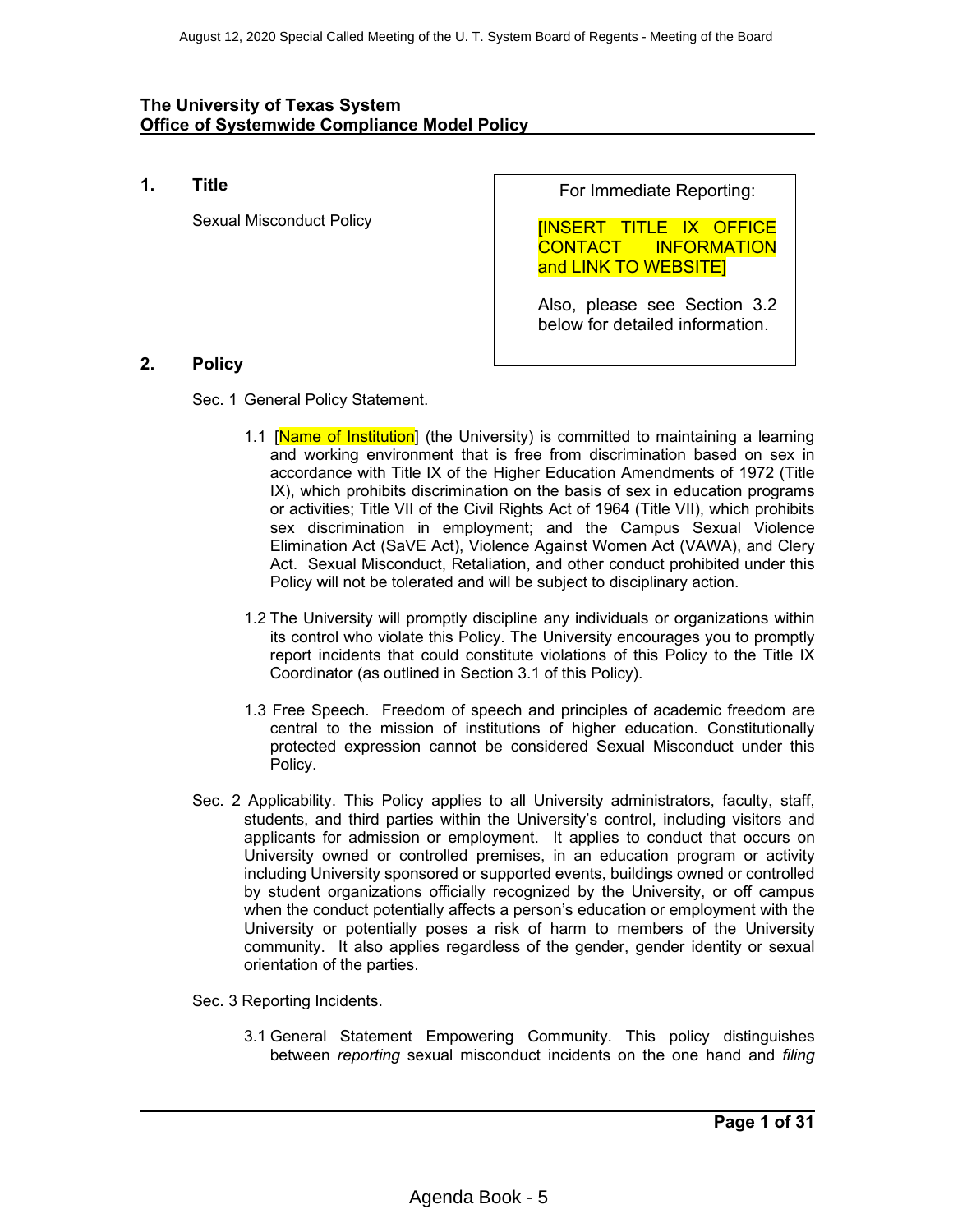*Formal Complaints* on the other. Reporting Sexual Misconduct incidents informs the University of the incident, which allows the institution to provide Supportive Measures (as outlined in Section 5.2 of this Policy) to the Complainant and does not necessarily result in the initiation of the Grievance Process (as outlined in Section 6 of this Policy). All Complainants who report incidents of Sexual Misconduct will be offered individualized Supportive Measures. If Complainants wish to initiate the Grievance Process, they should file a Formal Complaint. As explained in more detail below (including exceptions and details as to applicability), generally speaking, the Grievance Process may involve an investigation into the incident and a hearing to determine the responsibility of the Respondent.

3.2 Any person may report Sexual Misconduct, Retaliation, or other conduct prohibited under this Policy to the Title IX Coordinator. Any person may report an incident, whether or not the person reporting is the person alleged to be the victim of the incident, and it can be a verbal or written report to the Title IX Coordinator:

[Insert Names Titles of the Title IX Coordinator; contact information must include office physical address(s), email address(s), phone number(s), and links to online reporting forms]

- A. Filing a Formal Complaint. The Complainant may file a Formal Complaint with the Title IX Coordinator, as outlined in Section 6.2 of this Policy.
- B. Anonymity. You may make an anonymous report by telephone, in writing or electronically [**INSERT LINK TO WEBSITE REPORTING SYSTEM** with the Title IX Office. Your decision to remain anonymous, however, may greatly limit the University's ability to stop the alleged conduct, collect evidence, or take action against parties accused of violating this Policy.
- C. Confidentiality. You can discuss an incident in strict confidence by using the confidential resources outlined in Section 3.5 of this Policy.
- D. Timeliness of Reporting. Responsible Employees are required to report known incidents and information of Sexual Misconduct promptly to the Title IX Coordinator. For others in the University community, you are strongly encouraged to report Sexual Misconduct, Retaliation, and any other conduct prohibited under this Policy as soon as you become aware of such conduct.
- 3.3 Reporting to Law Enforcement. You may also file a police report with The University of Texas at [institution] Police Department at *[insert phone]* (nonemergency) or *[insert phone]* (emergency) or to the City of *[insert* ] Police Department [phone] (non-emergency) or 911 (emergency) or to other local law enforcement authorities. The Title IX Office can help individuals contact these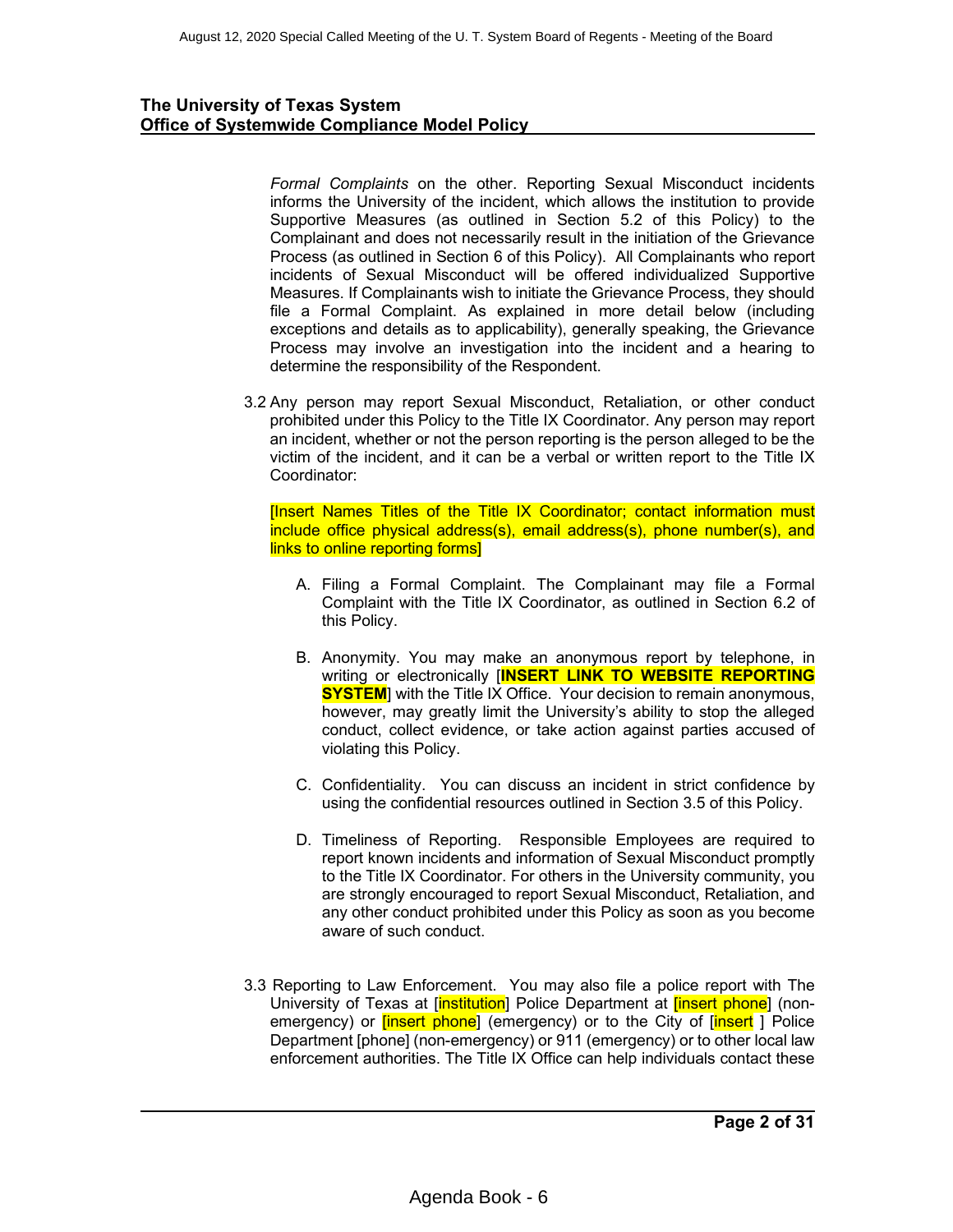law enforcement agencies. Employees and students with protective or restraining orders relevant to a complaint are encouraged to provide a copy to the University Police Department.

3.4 Reporting to Outside Entities. You may also contact the following external agencies:

For students:

Office for Civil Rights U.S. Department of Education 1999 Bryan Street, Suite 1620 Dallas, TX 75201-6810 214-661-9600 214-661-9587 (fax)

Office for Civil Rights U.S. Department of Health and Human Services 1301 Young Street, Suite 1169 Dallas, TX 75202 Phone: (800) 537-7697 FAX: (214) 767-0432

For employees:

U.S. Equal Employment Opportunity Commission Dallas District Office 207 S. Houston Street, 3rd Floor Dallas, TX 75202 Phone: (800) 669-4000 FAX: (214) 253-2720

Texas Workforce Commission Civil Rights Division 101 E. 15th Street Room 144-T Austin, TX 78778-0001 512-463-2642

3.5 Confidential Support and Resources. Students may discuss an incident with Confidential Employees or an off-campus resource (e.g. rape crisis center, doctor, psychologist, clergyperson, etc.) without concern that the person's identity will be reported to the Title IX Office. Employees may also seek assistance from the Employee Assistance Program, their own personal health care provider, the clergyperson of their choice, or an off-campus rape crisis resource without concern that the person's identity will be reported to the Title IX Office.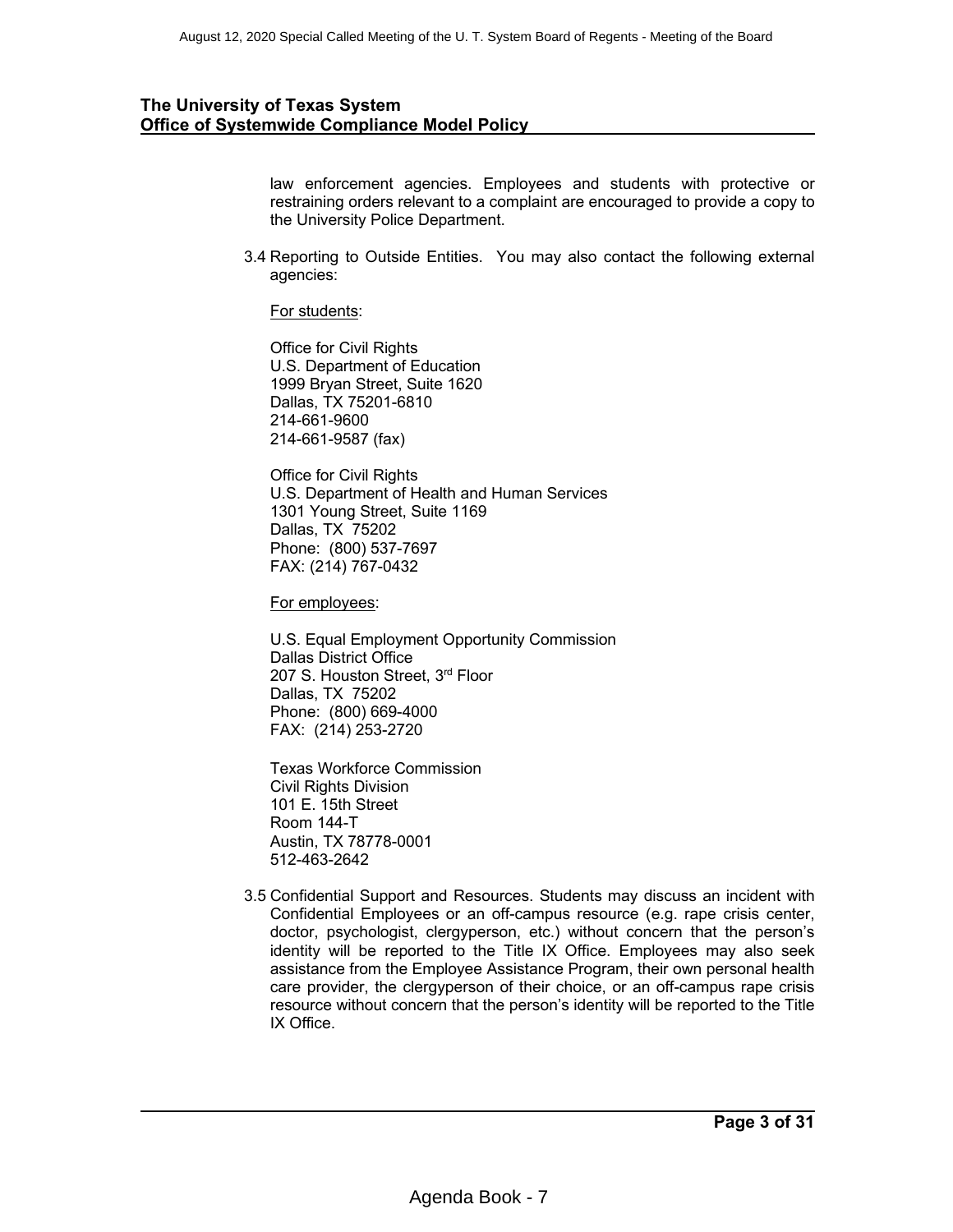The University and community resources that provide confidential services are: [insert resources]

- 3.6 Immunity. In an effort to encourage reporting of Sexual Misconduct, the University may grant immunity from student and/or employee disciplinary action to a person who acts in good faith in reporting an incident, filing a Formal Complaint, or participating in a Grievance Process (e.g. investigation, hearing, appeal). This immunity does not extend to the person's own violations of this Policy.
- Sec. 4 Parties' Rights Regarding Confidentiality, Requests to Not Investigate, and Requests to Dismiss Formal Complaints. The University has great respect for the privacy of the parties identified in a report or Formal Complaint. Under state law, however, Responsible Employees who receive information of alleged Sexual Misconduct must share that information with the Title IX Coordinator. As such, the University may need to act to maintain campus safety and must determine whether to investigate further, regardless of the Complainant's request for confidentiality or request to not investigate a report received by the Title IX Coordinator.

In making determinations regarding requests for confidentiality, Complainants' requests to not investigate, Complainants' requests to dismiss Formal Complaints, and/or requests to not disclose identifying information to Respondents, the Title IX Coordinator must deliberately weigh the rights, interests, and safety of the Complainant, the Respondent, and the campus community. Factors the University must consider when determining whether to investigate an alleged incident of Sexual Misconduct include, but are not limited to:

- The seriousness of the alleged incident;
- Whether the University has received other reports of alleged Sexual Misconduct by the alleged Respondent;
- Whether the alleged incident poses a risk of harm to others; and
- Any other factors the University determines relevant.

Under state law, if the Complainant requests in writing that the University not investigate a report, the University must inform the Complainant of the decision whether or not to investigate.

If the University dismisses a Formal Complaint (as outlined in Section 6.2(C) of this Policy), the University must provide the Complainant and Respondent a written notice of the dismissal and the reason(s) for the dismissal.

In the course of the Grievance Process, the University may share information only as necessary with people who need to know in compliance with the law, which may include but is not limited to the investigators, witnesses, Complainant, Respondent, parties' advisors, hearing officer, and the appellate officer—if applicable. The University will take all reasonable steps to ensure there is no retaliation against the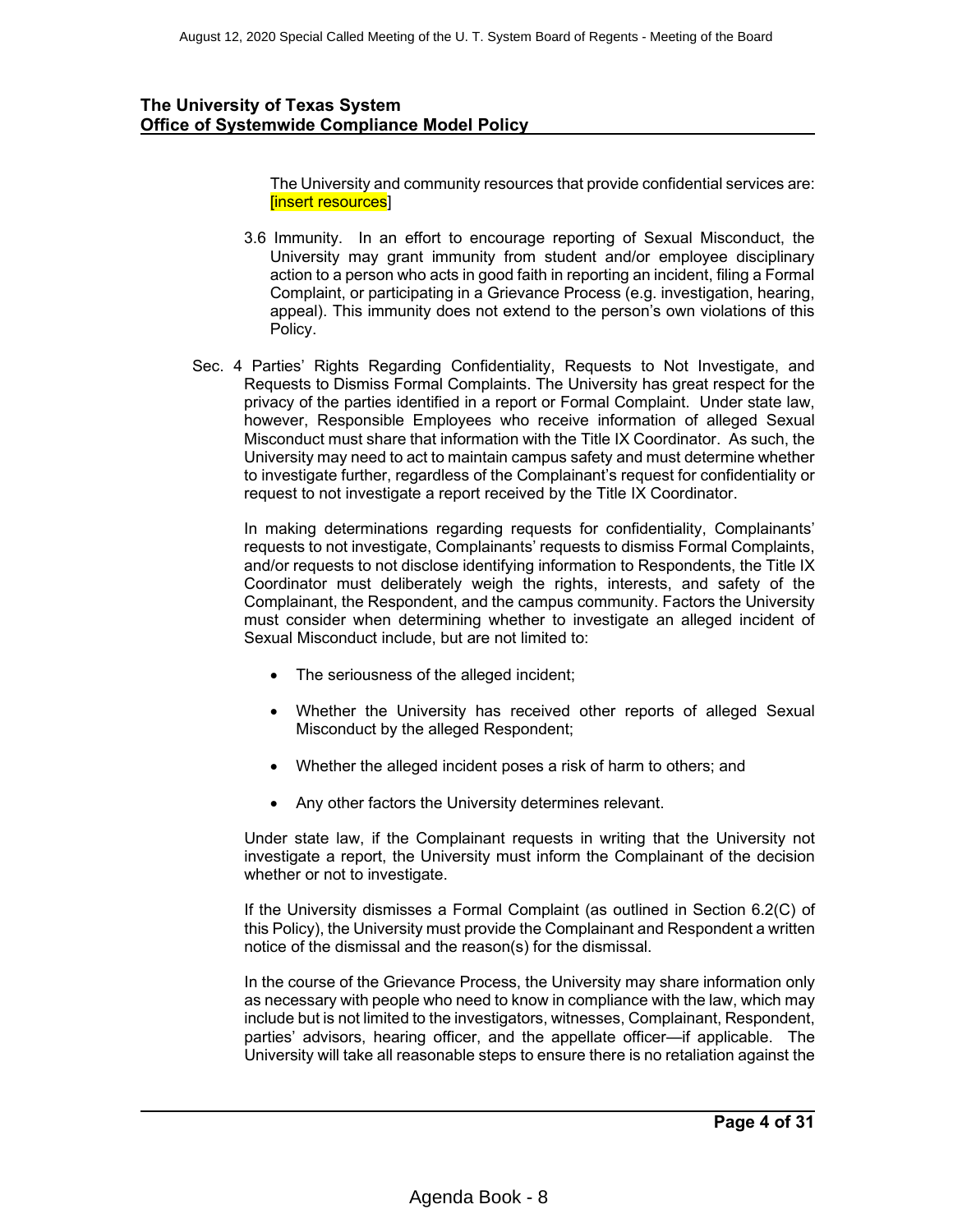parties or any other participants in the investigation or in any other part of the Grievance Process.

- Sec. 5 Resources and Assistance.
	- 5.1 Immediate Assistance.

#### [**List on and off University resources for health care, police, and counseling**]

A. Healthcare. If you experience sexual violence, you are encouraged to seek immediate medical care. Also, preserving DNA evidence can be key to identifying the perpetrator in a sexual violence case. Victims can undergo a medical exam to preserve physical evidence with or without police involvement. If possible, this should be done immediately. If an immediate medical exam is not possible, individuals who have experienced a sexual assault may have a Sexual Assault Forensic Exam (SAFE) performed by a Sexual Assault Nurse Examiner (SANE) within 4 days of the incident. With the examinee's consent, the physical evidence collected during this medical exam can be used in a criminal investigation; however, a person may undergo a SAFE even without contacting, or intending to contact, the police. To undergo a SAFE, go directly to the emergency department of [insert hospital with SAFE capabilities] or the nearest hospital that provides SAFE services.

For more information about the SAFE, see https://www.texasattorneygeneral.gov/files/cvs/sexual\_assault\_examinati on.pdf. The cost of the forensic portion of the exam is covered by the law enforcement agency that is investigating the assault or, in cases where a report will not be made to the police, the Texas Department of Public Safety. This does not include fees related to medical treatment that are not a part of the SAFE.

B. Police Assistance. If you experienced or witnessed sexual misconduct, the University encourages you to make a report to the police. The police may, in turn, share your report with the Title IX Office.

A police department's geographic jurisdiction depends on where the incident occurred. Thus, if the incident occurred on the University campus, you may file a report with the [insert campus police name] by calling [number] or in person at [insert institution PD name] headquarters at [insert] address], even if time has passed since the incident occurred.

[Institution PD name] can also assist with applying for any protective orders. Reporting an incident to law enforcement does not mean the case will automatically go to criminal trial or go through a Grievance Process. If the University police are called, a police officer will be sent to the scene to take a detailed statement. A police officer or victim services coordinator may also provide you with a ride to the hospital. You may also file a report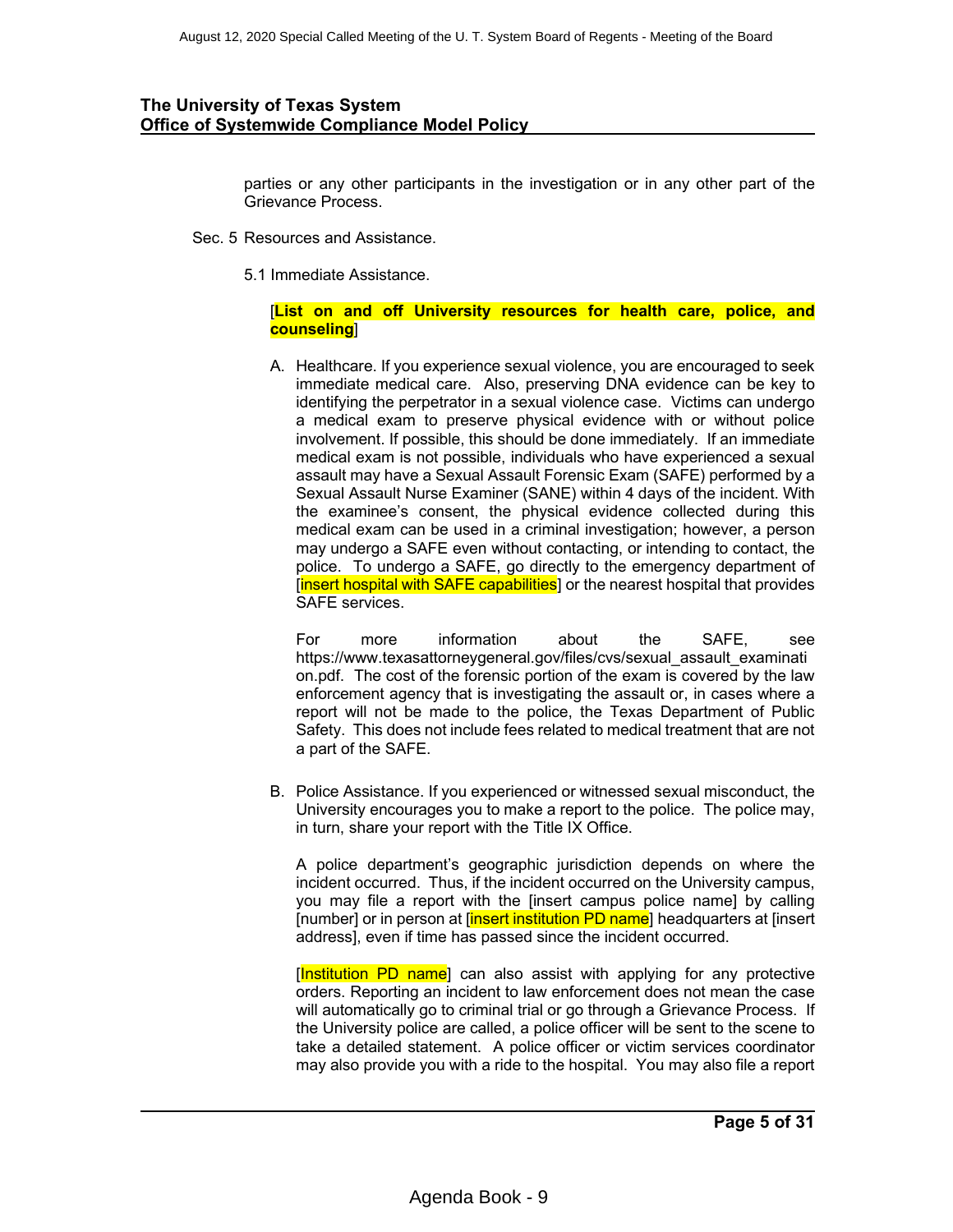with the University police even if the assailant was not a University student or employee. If the incident occurred in the City of *[insert City name]*, but off campus, you may also file a report with the  $\overline{City}$  Police Department, even if time has passed since the incident occurred. If a report is made to the police, a police officer will usually be dispatched to the location to take a written report.

C. Counseling and Other Services. If you experience Sexual Misconduct, you are strongly encouraged to seek counseling or medical and psychological care even if you do not plan to request a SAFE or report the incident to the police. You may be prescribed medications to prevent sexually transmitted infections and/or pregnancy even if the police are not contacted or if a SAFE is not performed. Similarly, other individuals impacted or affected by an incident are encouraged to seek counseling or psychological care.

You may receive medical care at the University Health Services (for students only), at a local emergency room, or by a private physician. You may also be provided with psychological support by the University Counseling and Psychological Services (students), Employee Assistance (employees), a referral through the Employee Assistance Program, or a care provider of your choosing.

Students desiring counseling should contact: **[insert office and contact information]**

Faculty and staff should contact: **[insert office and contact information]**

5.2 Supportive Measures.

The University will offer reasonably available individualized services, without any fee or charge, to the parties involved in a reported incident of Sexual Misconduct with or without the filing of a Formal Complaint, when applicable.

Supportive Measures may include but are not limited to housing reassignment, counseling, extensions of deadlines or other course-related adjustments, modifications of work or class schedules, withdrawal from or retake of a class without penalty, campus escort services, mutual restrictions on contact between the parties, change in work or housing locations, leaves of absences, increased security and monitoring of certain areas of campus, or other similar measures tailored to the individualized needs of the parties.

Supportive Measures are non-disciplinary and non-punitive measures that do not unreasonably burden the other party. Any disciplinary or punitive measures may only be implemented following the conclusion of the Grievance Process, unless an emergency removal (as outlined in Section 7.1) is appropriate.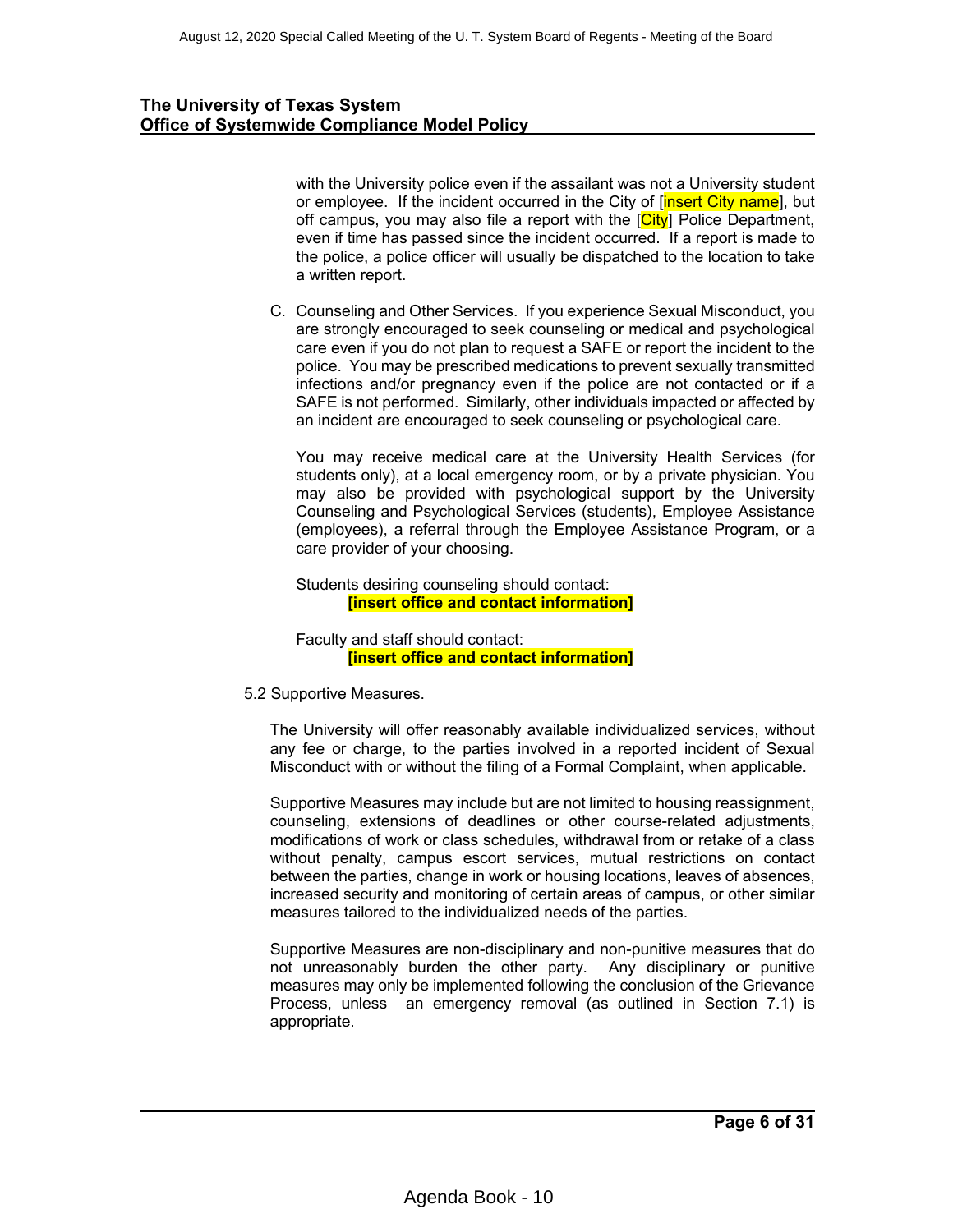The University will maintain the confidentiality of Supportive Measures provided to the parties, to the extent that maintaining such confidentiality does not impair the ability of the University to provide the Supportive Measures.

- Sec. 6 The Grievance Process.
	- 6.1 Key Officials in the Grievance Process.
		- A. Title IX Coordinator. The Title IX Coordinator is the senior University administrator who oversees the University's compliance with Title IX. The Title IX Coordinator is responsible for administrative response to reports and Formal Complaints of Sexual Misconduct, Retaliation, and other conduct prohibited under this Policy. The Title IX Coordinator is available to discuss the Grievance Process, coordinate Supportive Measures, explain University policies and procedures, and provide education on relevant issues. The Title IX Coordinator may designate one or more Deputy Title IX Coordinators to facilitate these responsibilities.

Any member of the University community may contact the Title IX Coordinator with questions.

- B. Investigator(s). The University will ensure that Formal Complaints are properly investigated under this Policy by investigators assigned to the Formal Complaint. The investigators are neutral and impartial fact-finders, and gather evidence during the investigation. The investigators are responsible for completing an investigation report at the conclusion of the investigation. The Title IX Deputy Coordinators may supervise and advise the Title IX investigators when conducting investigations and update the Title IX Coordinator as necessary to ensure compliance with Title IX.
- C. Hearing Officer. **[University discretion may apply for hearing panel.]**The hearing officer is responsible for conducting the hearing in an orderly manner, controlling the conduct of all participants and attendees of the hearing, and rendering a written determination regarding responsibility of the Respondent's alleged conduct charges in an impartial, neutral, and objective manner.
- 6.2 Formal Complaints Against Students and Employees. $^{\rm 1}$ 
	- A. Applicability of the Grievance Process. The Grievance Process in this Policy applies to the following situations:
		- 1. Students. The Grievance Process in Sections 6.2 to 6.11 of this Policy applies in the instances where the Respondent is a student

 $<sup>1</sup>$  For Formal Complaints against third parties, such as contracted workers, volunteers, or visitors, the</sup> University will apply the analysis in Section 6.2(A)(2) with regard to employees and may apply other institutional policies to those Respondents if the Grievance Process (outlined in this Policy) does not apply.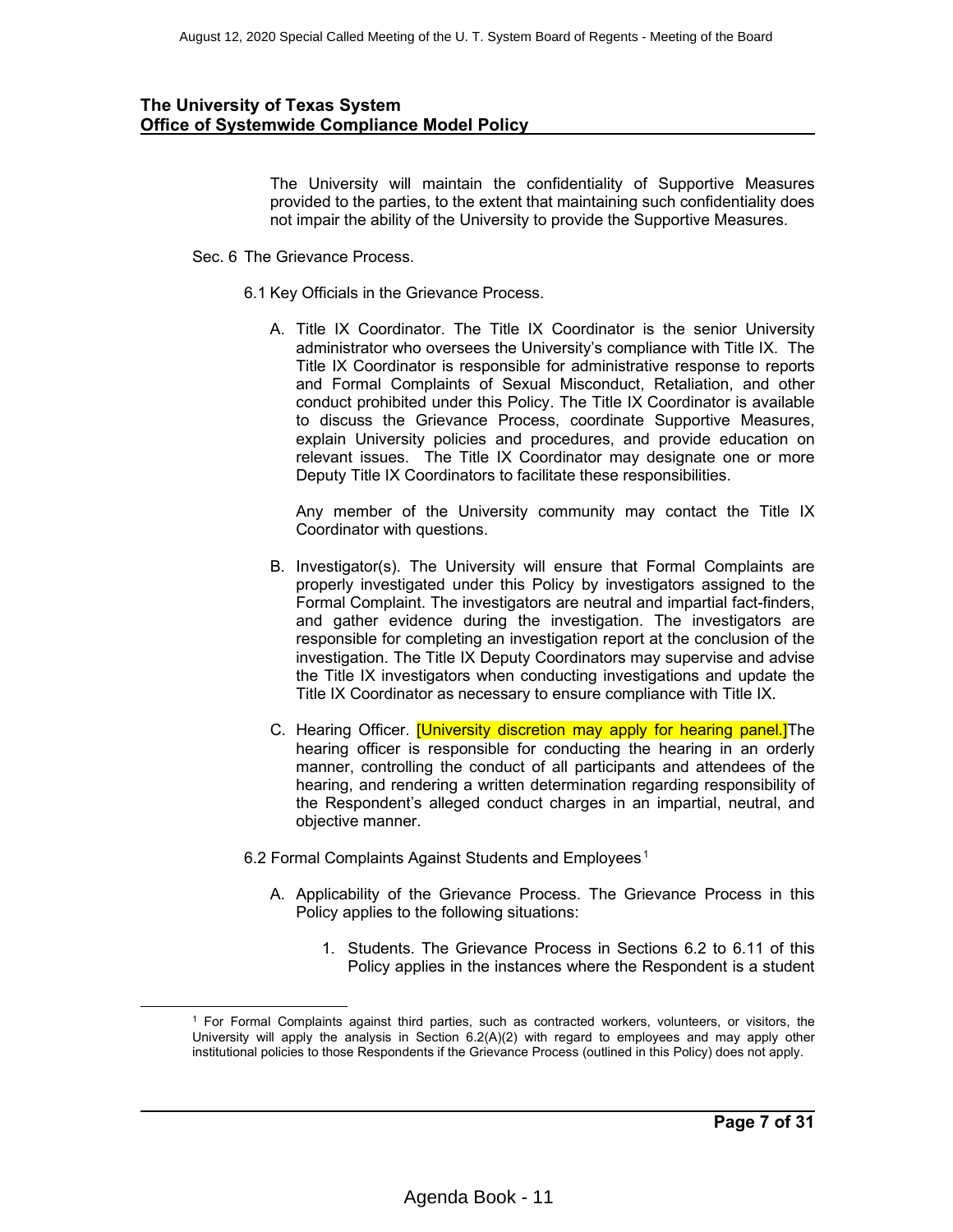(including student employees)<sup>2</sup> at the University at the time of the alleged conduct and where the conduct alleged includes Sexual Harassment. An alternative Grievance Process in Section 6.12 of this Policy applies in instances where the Respondent is a student at the time of the alleged conduct and where the conduct alleged does not include Sexual Harassment.

- 2. Employees: Faculty and Staff. For employees, the Grievance Process in this Policy only applies where all of the following conditions are met; in all other instances, allegations of Sexual Misconduct will be handled in accordance with the linsert here EMPLOYEE HANDBOOK/POLICY]:
	- a. The Respondent is an employee at the University at the time of the alleged conduct;
	- b. The conduct alleged is Sexual Harassment under this Policy;
	- c. The alleged conduct occurred against a person in the United States; and
	- d. Where the Complainant was participating or attempting to participate in an education program or activity at the University. This element is met if the conduct occurred in any of the following: on any University property; during any University activity; in a building owned or controlled by a student organization that is officially recognized by the University; or in instances where the University exercised substantial control over the Respondent and the context in which the alleged conduct occurred.
- B. To begin the Grievance Process, the Complainant must sign a Formal Complaint (requesting an investigation) and submit it to the Title IX Coordinator. The Complainant must submit a written statement setting out the known details of the alleged conduct that is the subject of the Formal Complaint, including the following:
	- Complainant's name and contact information;
	- Respondent's name;
	- Detailed description of the alleged conduct or event that is the basis of the alleged violation under this Policy;
	- Date(s) and location(s) of the alleged occurrence(s); and

<sup>2</sup> Respondents who are both students and employees are treated as students under this Policy.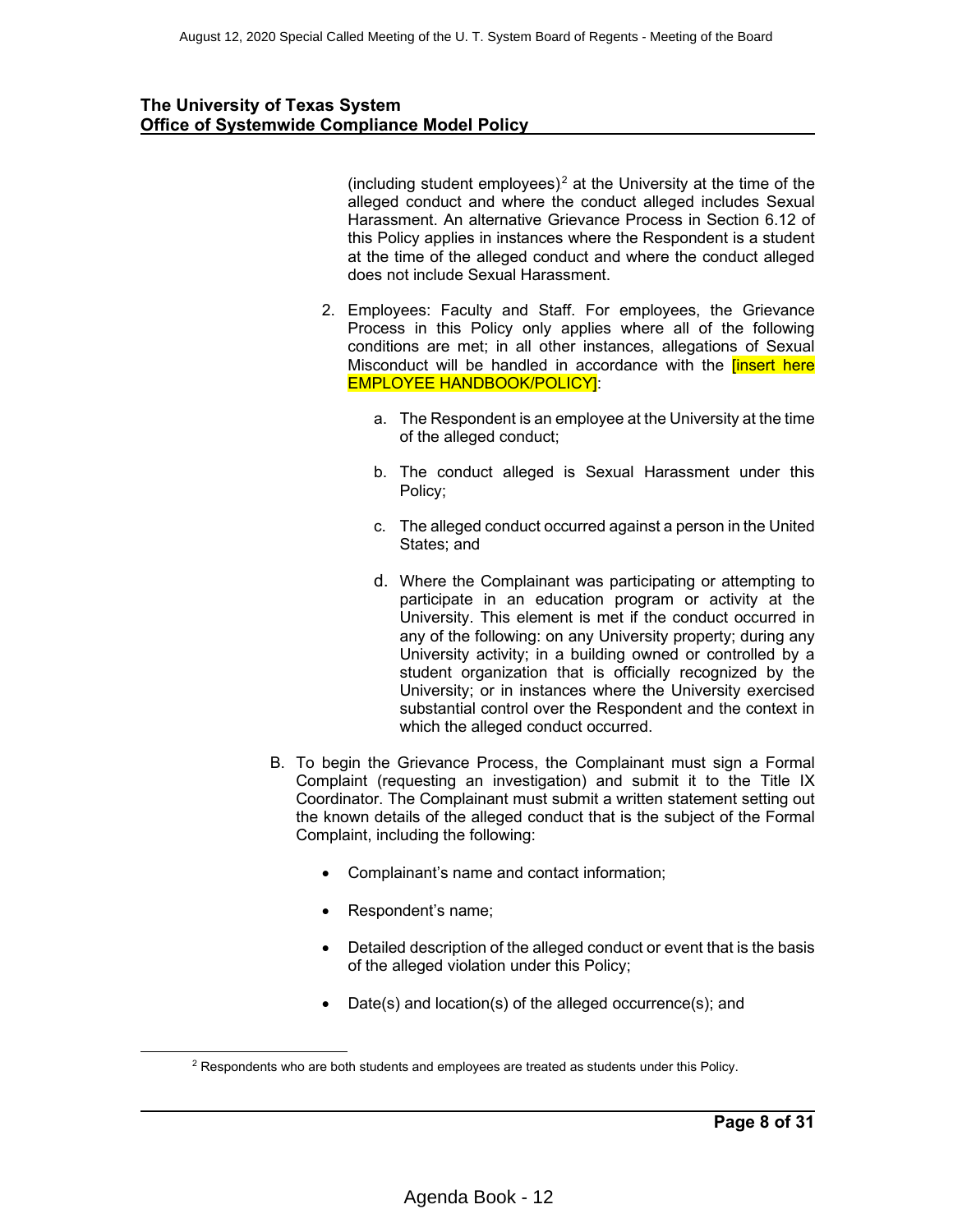• Names of any witnesses to the alleged occurrence(s); the resolution sought.

The Complainant may also submit any documents or information that is relevant to the Formal Complaint.

The Title IX Coordinator may also sign a Formal Complaint against a Respondent (requesting an investigation) and in doing so will initiate the Grievance Process.

- C. Mandatory and Discretionary Formal Complaint Dismissals.
	- a. Under Title IX regulations, universities are required to distinguish between prohibited conduct that is "under Title IX" and prohibited conduct that is a violation of university policy. Under Title IX, the University must dismiss a Formal Complaint or the part of the allegations in a Formal Complaint, if applicable, where:
		- Sexual Harassment is alleged and where:
			- 1. The conduct alleged does not meet the definition of Sexual Harassment;
			- 2. The alleged conduct did not occur in the University's education program or activity; or,
			- 3. The alleged conduct did not occur against a person in the United States.

A dismissal under this provision only applies to allegations of Sexual Harassment under Title IX. In such an instance, the University may still investigate a Formal Complaint for allegations of Sexual Harassment under this Policy. The University may also investigate allegations of prohibited conduct under this Policy but it will not technically be "under Title IX."

- b. The University may dismiss a Formal Complaint, at its discretion, under this Policy's Grievance Process for any of the following circumstances:
	- If the Complainant requests in writing to dismiss a Formal Complaint (e.g. withdraws the Formal Complaint or any allegations therein), as outlined in Section 4 of this Policy;
	- If the Respondent is an employee and no longer employed by the University at the time the Formal Complaint is filed;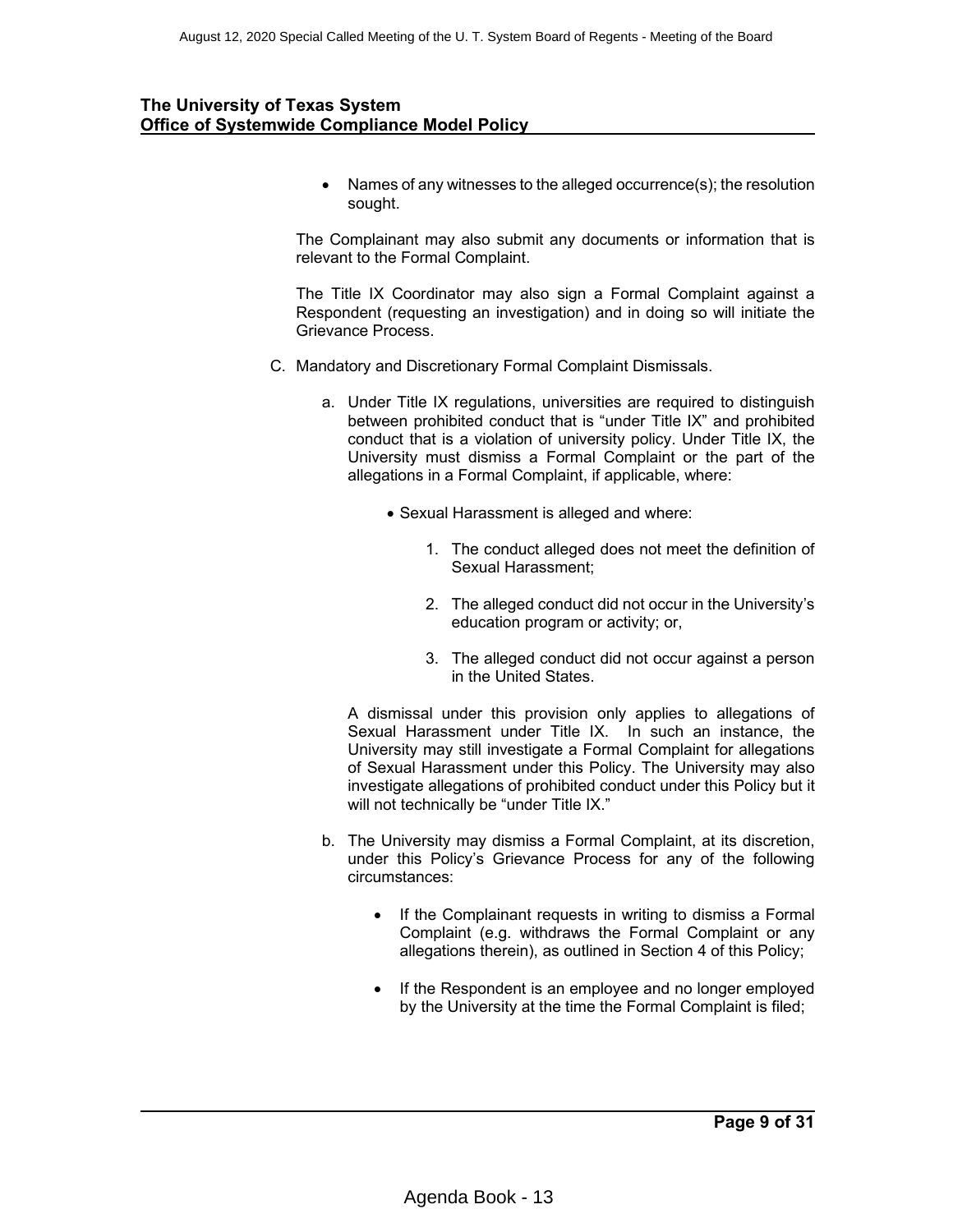- Any specific circumstances that prevent the University from gathering evidence sufficient to reach a determination as to the Formal Complaint or any allegations therein; or
- The conduct alleged does not meet the definition of any prohibited conduct under this Policy.
- c. If the University dismisses a Formal Complaint, the University must provide both parties a written notice of the dismissal and the reason(s) for the dismissal.
- D. Concurrent Criminal or Civil Proceedings. The University will not, as a matter of course, wait for the outcome of a concurrent criminal or civil justice proceeding to take action on a Formal Complaint in a University Grievance Process. The University has an independent duty to respond to Formal Complaints of Sexual Misconduct. At the University's discretion, the University may delay the investigation or Grievance Process for a brief period due to concurrent criminal or civil proceedings on a case-by-case basis.
- 6.3 Written Notice of the Formal Complaint, and Notification of University Offices Offering Assistance.

After receiving a Formal Complaint, the Title IX Office will provide a written notice to the parties of the Formal Complaint and available University resources and assistance. The written notice of the Formal Complaint will include the following:

- A notice of the Grievance Process, as outlined in this Policy;
- A notice of the allegations that potentially constitute prohibited conduct under this Policy, including sufficient details about the alleged conduct, including the identity of the parties, if known, and the date(s), time(s), and location(s) of alleged conduct known by the University at the time of the Formal Complaint;
- A statement of the potential policy violations being investigated;
- A statement that the Respondent is presumed not responsible for the alleged conduct and that the determination regarding responsibility will be made at the conclusion of the Grievance Process;
- Both parties may have an advisor of their choice, who may be, but is not required to be, an attorney, and may inspect and review all evidence;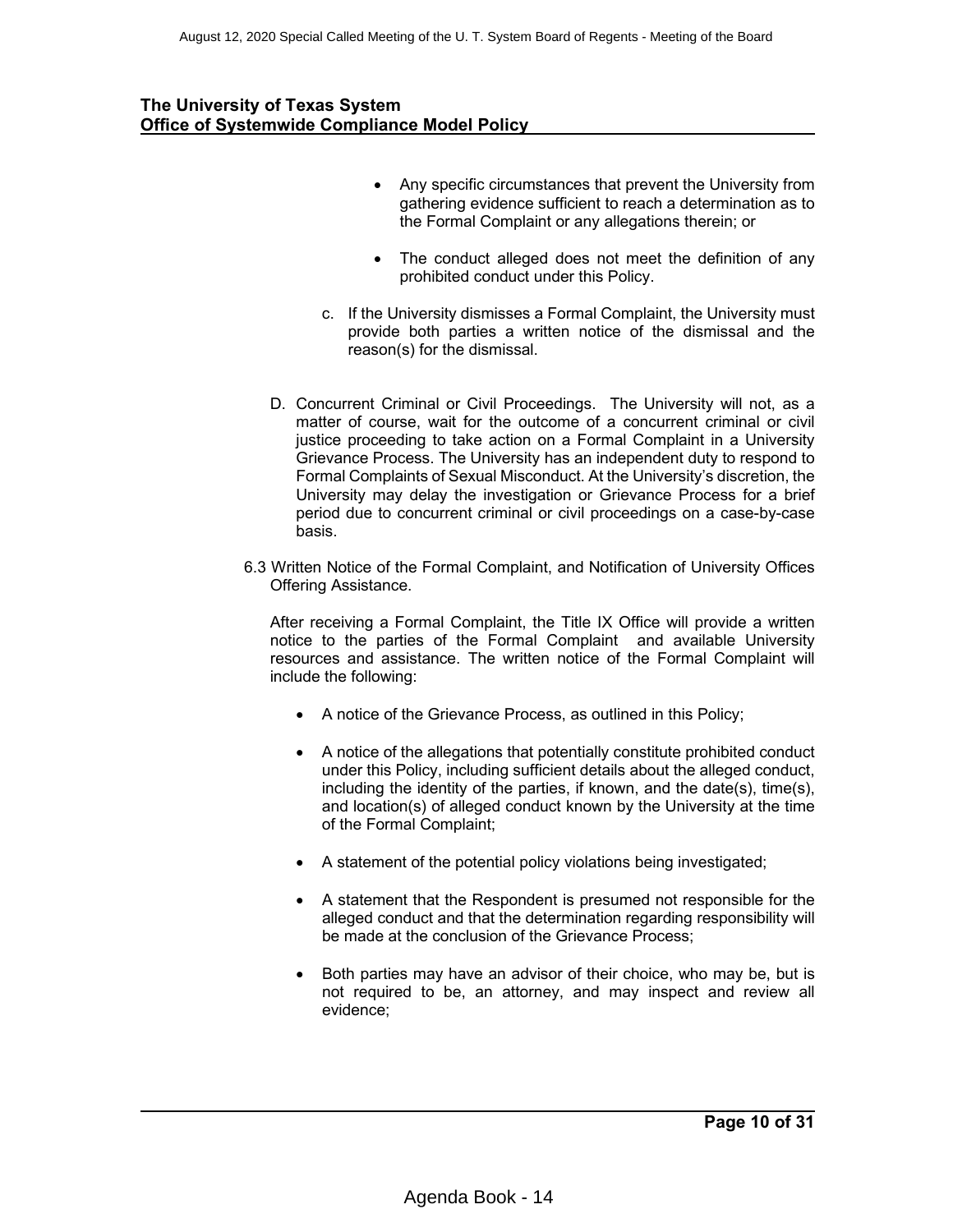- A statement that the parties may review evidence gathered as part of any investigation;
- Provision of this Policy that knowingly making false statements or knowingly submitting false information during the Grievance Process is prohibited and subject to disciplinary action; and
- Any other relevant information for the written notice.
- 6.4 Informal Resolution Option of Certain Formal Complaints. (OPTIONAL)

After the parties have been provided a copy of the written notice of a Formal Complaint, both parties may, in writing, voluntarily agree to use this Informal Resolution option, if applicable, at any point prior to reaching a determination regarding responsibility, but the parties are not required to do so. The Informal Resolution entails the parties forgoing the Grievance Process (including the investigation and hearing, depending on when the parties agree to engage in an Informal Resolution). The Informal Resolution may include a mediation process, for example.

At any point prior to agreeing to an Informal Resolution, each party has a right to withdraw from the Informal Resolution process and resume the Grievance Process with respect to the Formal Complaint.

- A. Informal Resolution Availability. The Informal Resolution process is not permitted in cases where Sexual Harassment is alleged in the Formal Complaint. Informal Resolution is also not available where the Respondent has previously participated in the Informal Resolution process and where that process resulted in a mutual agreement.
- B. Informal Resolution Timeframe. Informal Resolutions of a Formal Complaint will be concluded within 45 days of notice to the University that both parties wish to proceed with the Informal Resolution process. Such notice that the parties wish to proceed with an Informal Resolution process will "pause" the counting of the timeframe to conclude the Grievance Process in Section 6.11 of this Policy, should the Informal Resolution process fail and the parties continue with the Grievance Process.
- C. Informal Resolution Documentation. Any final resolution pursuant to the Informal Resolution process will be documented and kept for seven years as required by law (and see Section 6.10 of this Policy for additional information on Grievance Process Documentation). However, no recording of the Informal Resolution process will be made and all statements made during the Informal Resolution process and may not be used for or against either party (and the Hearing Officer and Appellate Officer may not consider any such statement made during Informal Resolution) should the parties resume the Grievance Process. Failure to comply with an Informal Resolution agreement may result in disciplinary action.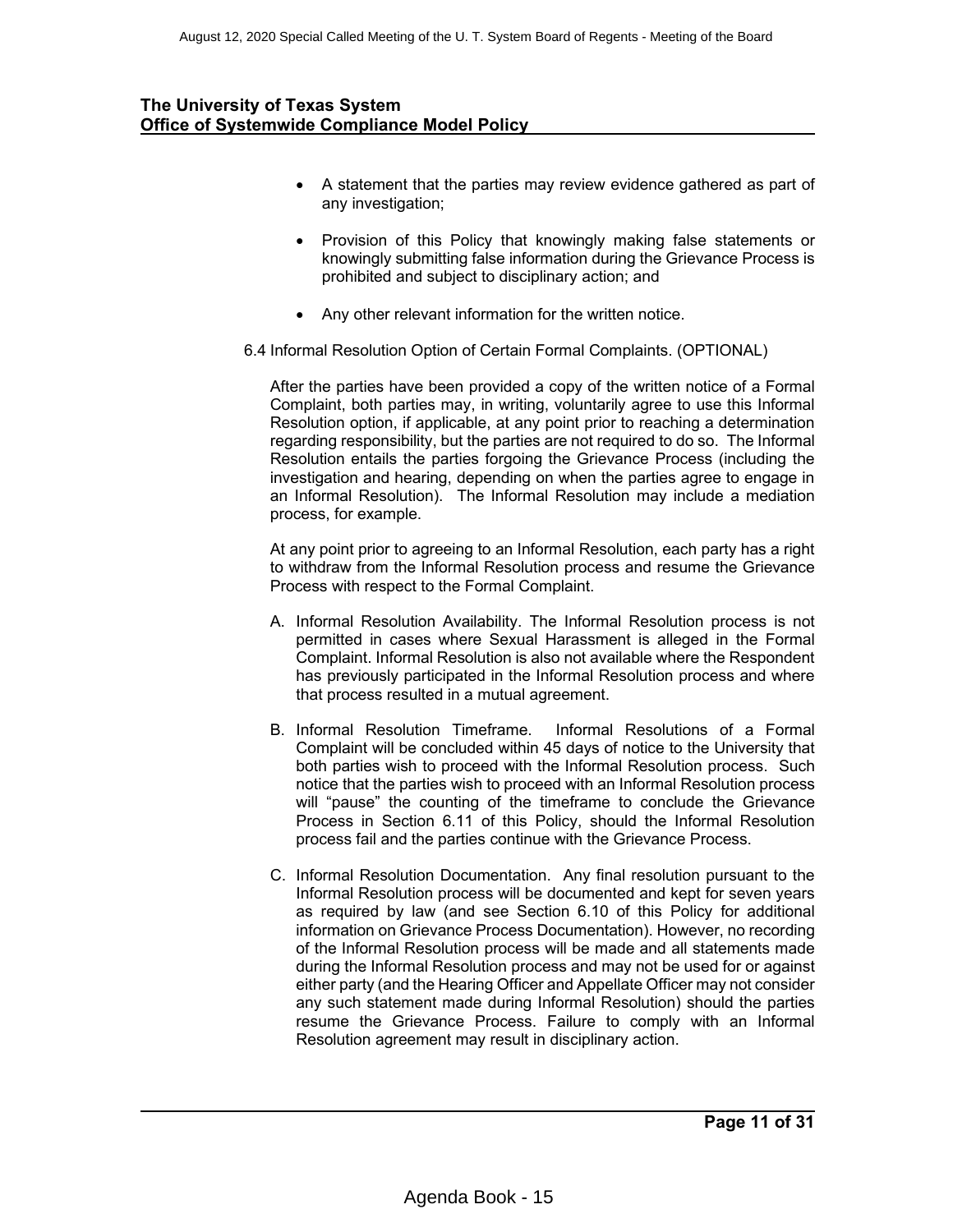- 6.5 Investigation of the Formal Complaint Gathering of Evidence
	- A. After the University provides written notice of a Formal Complaint to the parties, the Respondent will be allowed a reasonable time to respond in writing and through an interview with the investigator.
	- B. The University will provide written notice to a party whose participation is invited or expected of the date, time, location, participants, and purpose of all meetings, investigative interviews, or other proceedings in the Grievance Process.
	- C. Evidence. The parties in the investigation may present any information and evidence that may be relevant to the Formal Complaint, and may have an advisor of their choice attend any related interview, meeting, or proceeding in the Grievance Process. Advisors are not permitted to actively participate in meetings or proceedings in the Grievance Process, unless explicitly outlined in Section 6.7(J) of this Policy. The parties may present the names of any fact or expert witnesses who may provide relevant information, and how the witnesses may be relevant to the Formal Complaint. The parties may submit to the investigator any questions they would like asked of any known potential witnesses or parties.
	- D. Witness Interviews. The investigators will interview relevant and available witnesses. Neither the Complainant nor the Respondent will normally attend these interviews; however, if either one is permitted to attend, the other shall have the same right.
	- E. Investigation Timeframe. The investigation of a Formal Complaint will be concluded within 90 days of the filing of a Formal Complaint. The parties should be provided updates on the progress of the investigation, as needed.
	- F. Access to Evidence. Prior to the completion of the investigation report, the investigators will provide access to all evidence obtained (whether relevant or not) as part of the investigation to both parties (and the party's advisor, if any, upon a party's signed information release for their advisor of choice). Both parties will have 10 days to inspect, review, and respond to the evidence. All responses to the evidence must be submitted by the party in writing to the investigator. Advisors are not permitted to submit written responses to the evidence on their own or on behalf of the party they are advising. The investigators will consider all timely responses submitted by the parties.
	- G. Completed Investigation Report. The completed investigation report will outline each of the allegations that potentially constitutes prohibited conduct under this Policy, provide the timeline (e.g. procedural steps) of the investigation, and fairly summarize relevant evidence, participant statements, and responses to questions. The investigator will provide a completed investigation report concurrently to both parties and each party's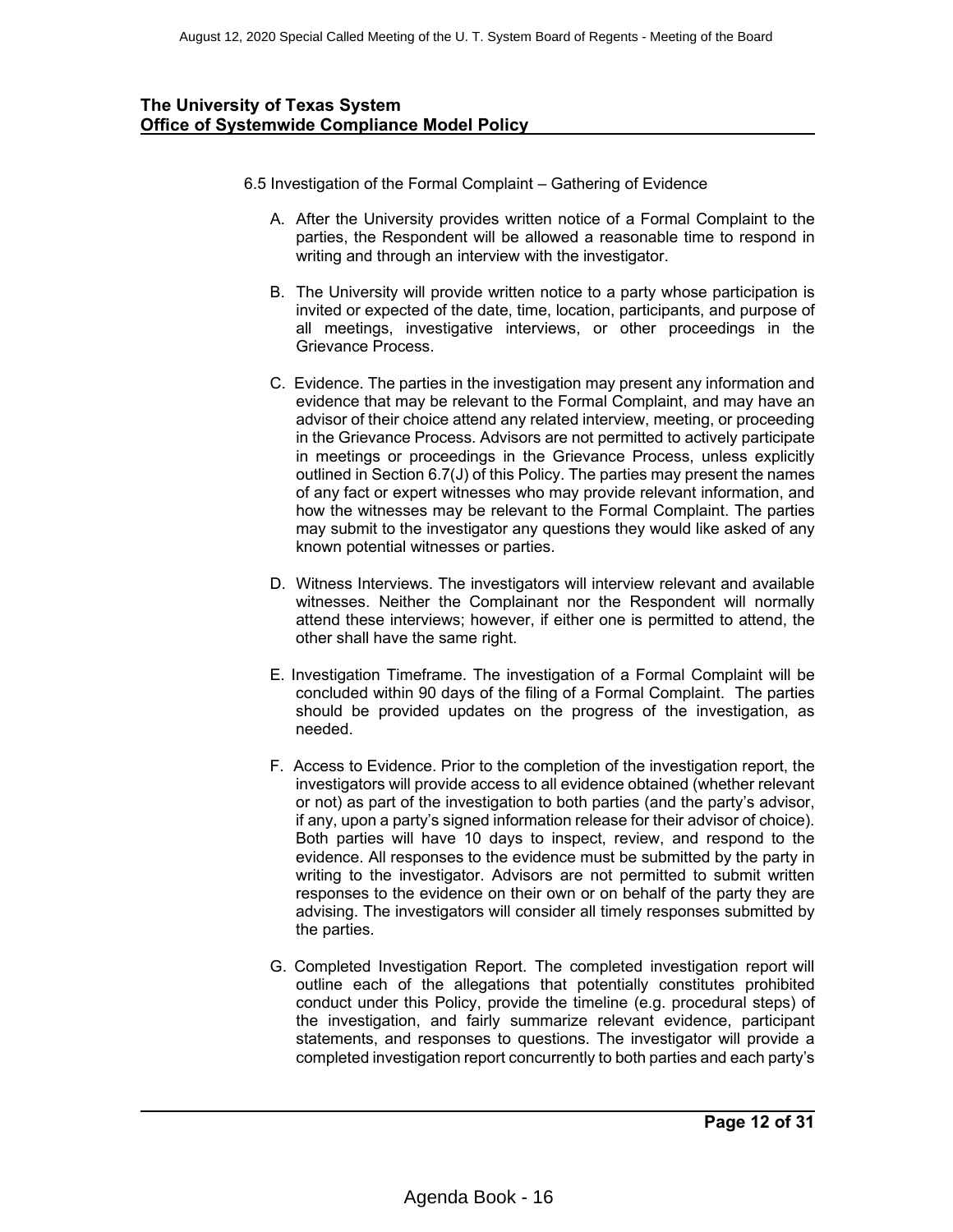advisor, if any, upon a party's signed information release for their advisor of choice at least 10 days prior to the date of the scheduled hearing to review and provide a written response at the hearing. A copy of the completed investigation report will be issued to the Title IX Coordinator, and to the hearing officer assigned for the hearing.

- 6.6 Standard of Evidence & Presumption of Not Responsible. All Grievance Processes will use the preponderance of the evidence standard, as defined in this Policy. By law, it is presumed that the Respondent is not responsible for the alleged conduct unless that determination regarding responsibility is made at the conclusion of the Grievance Process.
- 6.7 Live Hearing Determination of Responsibility
	- A. Absent a Formal Complaint dismissal or the parties' decision to reach an Informal Resolution agreement (if applicable), the University will provide a live hearing for all Formal Complaints subject to the Grievance Process as outlined in this Policy.
	- B. Written Notice of the Hearing. The University will provide at least 10 days written notice to participants of the hearing (and the participant's advisor, if any, upon a participant's signed information release for their advisor of choice), including the date, time, location, names of all participants of the hearing (including the hearing officer, and all parties and participants in the investigation report), purpose of the hearing, a statement of the alleged conduct charges, and a summary statement of the evidence gathered.
	- C. Challenges to the Hearing Officer. Either party may challenge the fairness, impartiality or objectivity of a hearing officer. The challenge must be submitted in writing to the hearing officer through the office coordinating the hearing within 4 days after notice of the identity of the hearing officer, and must state the reasons for the challenge. The hearing officer will be the sole judge of whether he or she can serve with fairness, impartiality, and objectivity. In the event that the hearing officer recuses themselves, an alternative hearing officer will be assigned in accordance with the institution's procedures.
	- D. Hearing Officer Duties at the Hearing. The hearing officer will rule on all procedural matters and on objections regarding exhibits and testimony of participants at the hearing, may question participants who testify at the hearing, and is entitled to have the advice and assistance of legal counsel from the Office of General Counsel of the U.T. System.
	- E. Access to Evidence. Each party will have access to all of the evidence from the investigation, including a copy of the completed investigation report, as outlined in Section 6.5.F. in this Policy.
	- F. Separate Rooms and Virtual Participation. At the request of either party, the University will provide the hearing to occur with the parties located in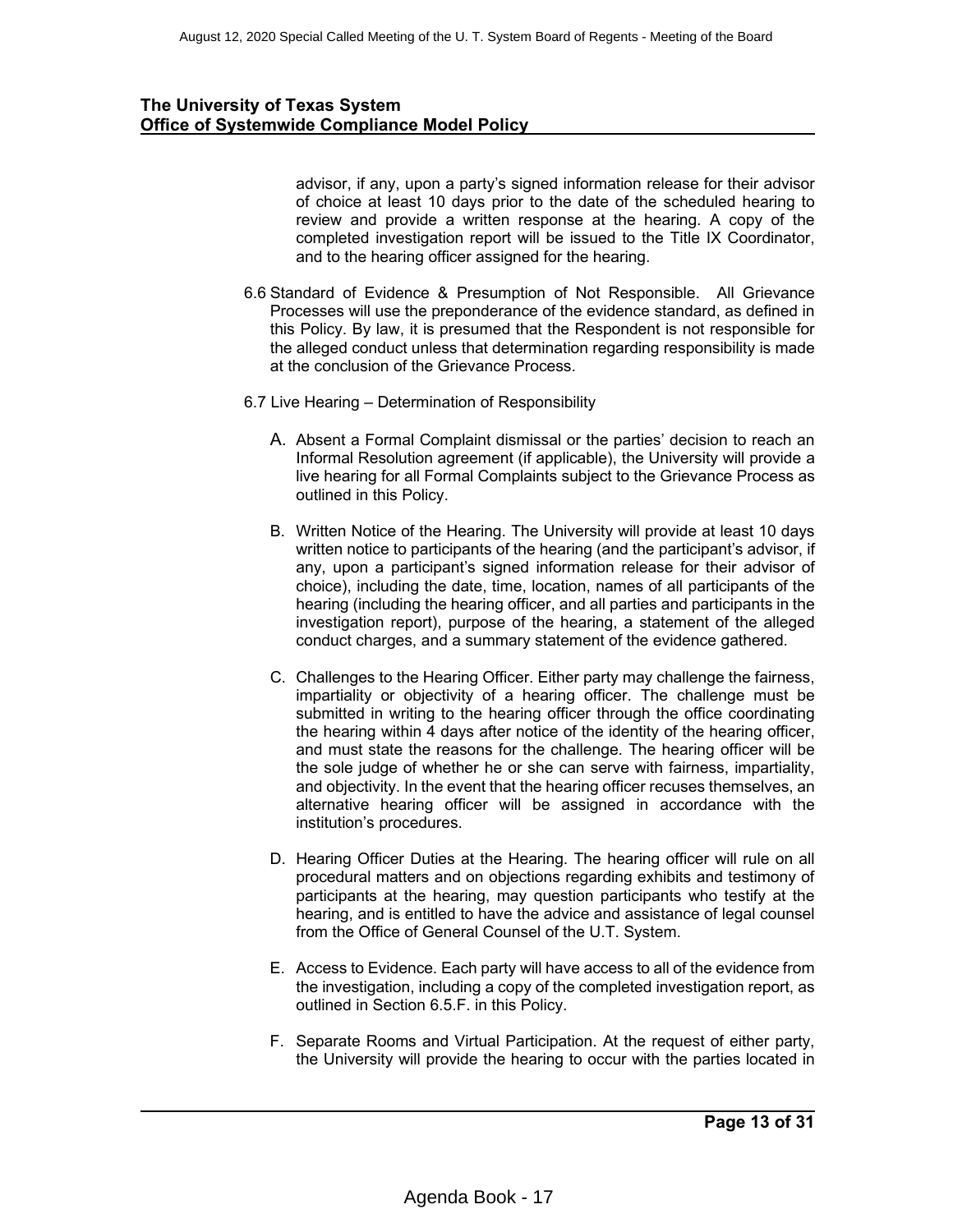separate rooms with technology enabling the hearing officer and the parties to simultaneously see and hear the participants answering questions. Participants may appear at the hearing virtually, and are not required to be physically present at the same physical location of the hearing.

- G. Each party may make opening and closing statements.
- H. Privileged Information Excluded. No person will be required to disclose information protected under a legally recognized privilege. The hearing officer must not allow into evidence or rely upon any questions or evidence that may require or seek disclosure of such information, unless the person holding the privilege has waived the privilege. This includes information protected by the attorney-client privilege.
- I. Advisor of Choice. Each party may have an advisor of their choice at the hearing. If a party does not have an advisor, the University will provide one. Advisors are not permitted to actively participate in the hearing, except for asking questions of the other party and any other witnesses. In addition, witnesses may have an advisor of their choice at the hearing.
- J. Questioning of the participants in the hearing: The hearing officer may, at the hearing officer's discretion, ask questions during the hearing of any party or witness and may be the first person to ask questions of any party or witness. Each party's advisor will have an opportunity to ask relevant questions and follow-up questions of the other party and of any witnesses that participate in the hearing, including questions that challenge credibility. Each advisor has the ability to ask questions directly, orally, and in real time at the hearing. The parties will not be permitted to personally ask questions of the other party or any witnesses that participate in the hearing. The advisors may ask questions under the following procedure:
	- The advisor will ask a question of the applicable participant.
	- Before the participant answers a question, the hearing officer will rule as to whether the advisor's question is relevant to the alleged conduct charges.
	- If the hearing officer rules the advisor's question as not relevant, then the hearing officer must explain any decision to exclude a question as not relevant. If the hearing officer allows the question as relevant, the participant will answer it.

Prior Sexual History: A Complainant's sexual predisposition or prior sexual behavior are not relevant except where questions and evidence about a Complainant's prior sexual behavior are offered to prove that someone other than the Respondent committed the alleged conduct charged by the Complainant or if the questions or evidence concern specific incidents of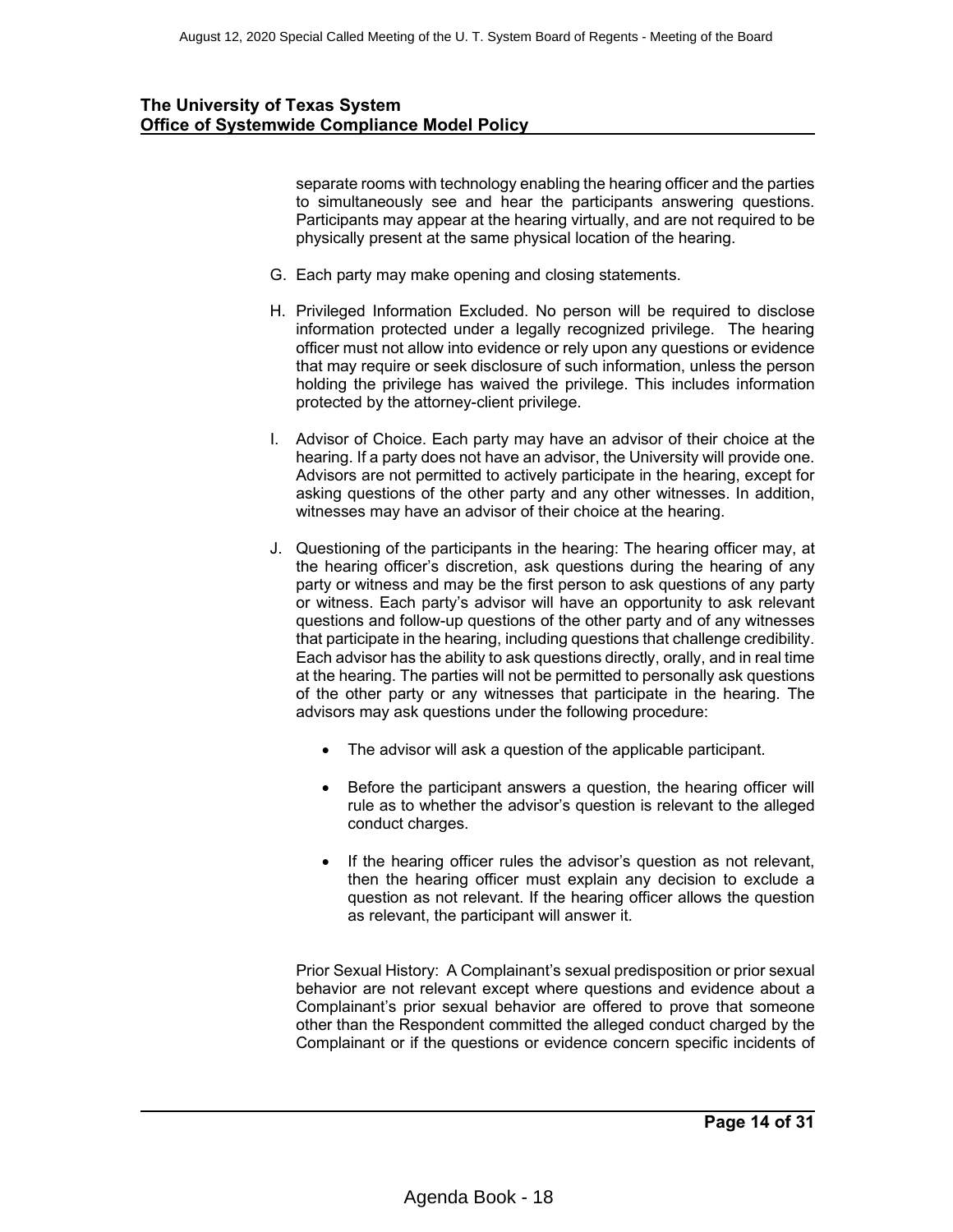the Complainant's prior sexual behavior with the Respondent and are offered to prove the Complainant's consent of the alleged conduct.

Not submitting to cross-examination: If a party or witness refuses to submit to any cross-examination questions during the hearing, the hearing officer will not rely on any statement of that party or witness, when reaching a responsibility determination. The hearing officer will not draw an inference about the determination regarding responsibility based solely on a party's or witness's absence from the hearing or refusal to answer questions.

- K. Hearing Officer Determination. The hearing officer will issue a written determination, which must include the following:
	- The allegations that potentially constitutes prohibited conduct under this Policy;
	- A description of all of the procedural steps of the Grievance Process under this Policy (from receipt of a Formal Complaint to the determination regarding responsibility of the Respondent, including any notifications of the parties, interviews with parties and witnesses, site visits, methods used to gather other evidence, and hearings held);
	- The findings of fact supporting the hearing officer's determination;
	- The conclusion(s) and a rationale as to whether the Respondent is responsible for each allegation;
	- The disciplinary sanctions, if applicable;
	- The remedies, if applicable, designed to restore the Complainant's access to the education program or activity; and
	- The institution's procedures and permissible bases for the parties to appeal, if applicable

The hearing officer will send a copy of the written determination concurrently to the parties, in addition to the Dean (for student Respondents) or appropriate administrator (for employee Respondents), and the Title IX Coordinator.

- L. The hearing will be recorded in audio or audiovisual format and may be transcribed at the discretion of the University. The recording or transcript, if applicable, will be available for the parties to inspect and review, upon request.
- 6.8 Sanctions and Remedies. The following sanctions and remedies may be considered by the hearing officer in accordance with this Policy: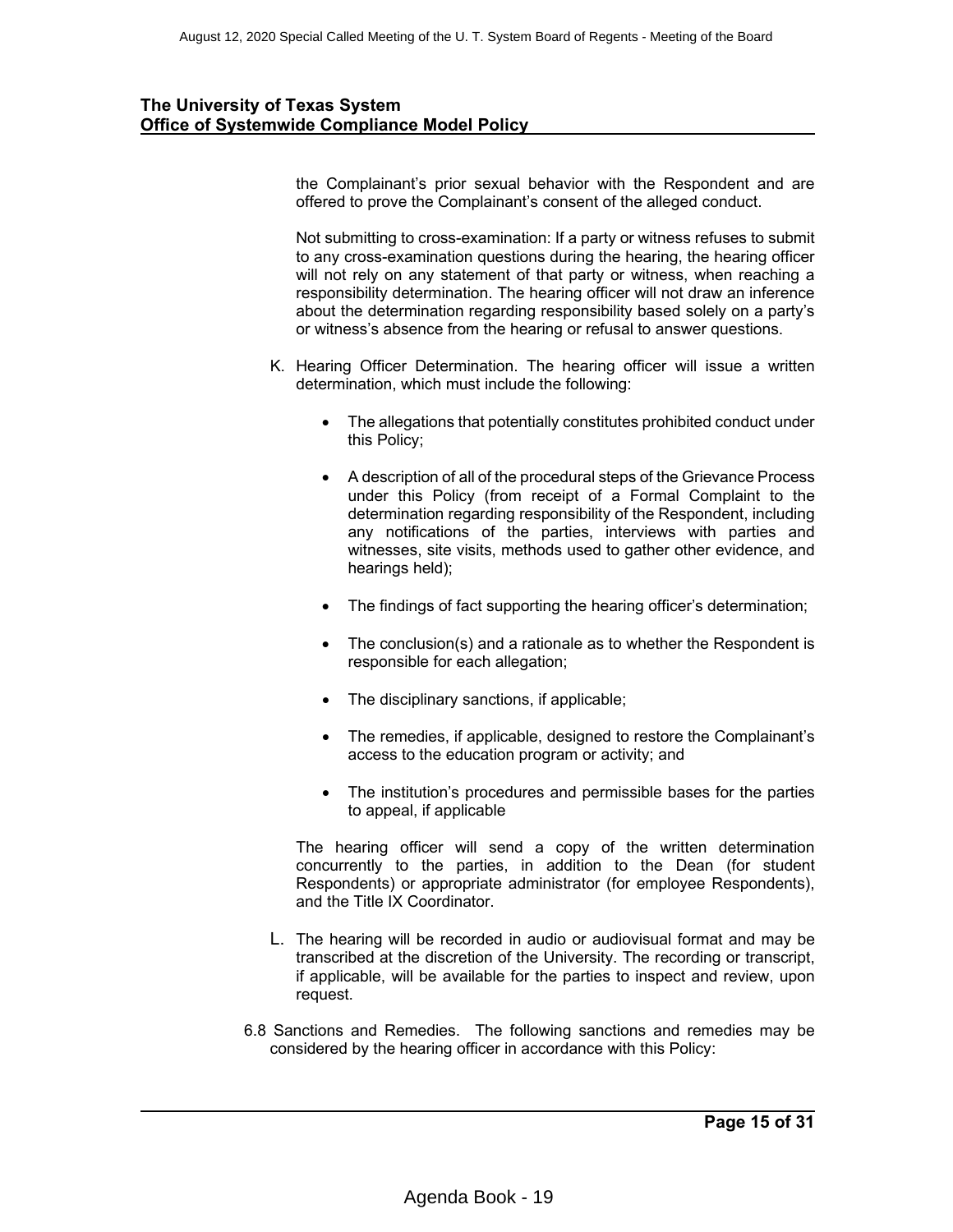- A. Possible Sanctions and Remedies for Student Respondents:
	- Educational training;
	- No shared classes or extra-curricular activities;
	- Disciplinary probation;
	- Withholding of grades, official transcript, and/or degree;
	- Bar against readmission, bar against enrollment, drop from one or more classes, and/or withdrawal from the University;
	- Suspension of rights and privileges, including but not limited to participation in athletic or extracurricular activities;
	- Denial of degree;
	- Suspension from the University for a specific period of time. Suspension is noted on the academic transcript with the term "Disciplinary Suspension." The notation can be removed upon the request of the student in accordance with the University's procedures when all conditions of the suspension are met;
	- Expulsion (permanent separation from the University). Expulsion creates a permanent notation on the student's academic transcript;
	- Revocation of degree and withdrawal of diploma; and/or
	- Other sanction(s) or remedies as deemed appropriate under the circumstances.
- B. Possible Sanctions and Remedies for Employee Respondents:
	- Employment probation;
	- Job demotion or reassignment;
	- Suspension with or without pay for a specific period of time;
	- Dismissal or termination;
	- Ineligible for rehire; and/or
	- Other sanction(s) or remedies as deemed appropriate under the circumstances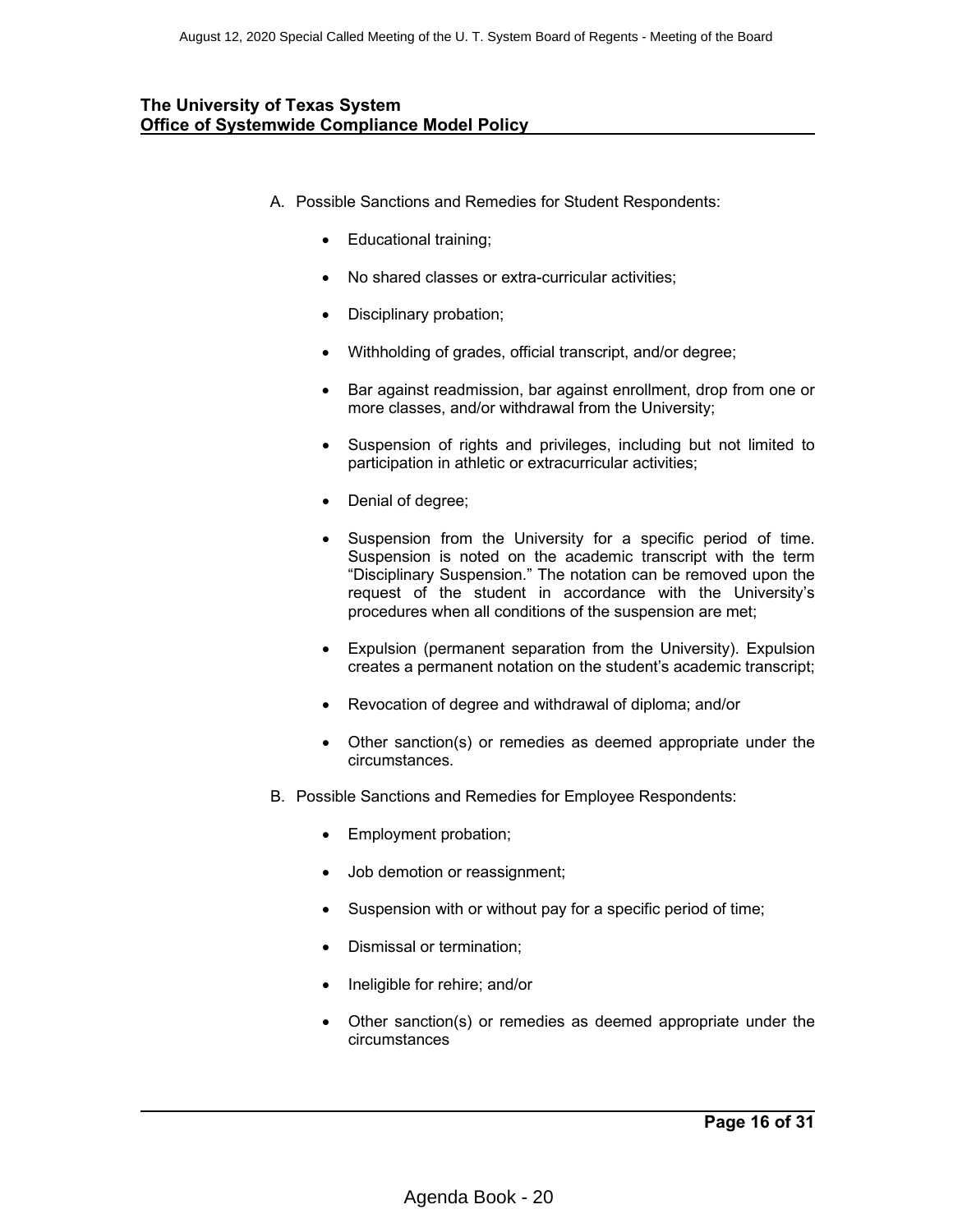6.9 Appeals and Additional Processes Provided to Students and Employees.

Appeals. Either party may appeal in writing to a hearing officer's determination regarding a Respondent's responsibility under the Grievance Process or from the University's dismissal of a Formal Complaint (or any allegations in the Formal Complaint) within 10 days of notification of such a determination, on the following bases:

- A procedural irregularity that affected the outcome of the matter;
- There is new evidence that was not reasonably available at the time of the determination regarding responsibility or dismissal was made that could affect the outcome of the matter; or
- The Title IX Coordinator, investigator(s), or hearing officer had a conflict of interest or bias for or against the parties (generally, or specifically in this matter) that affected the outcome of the matter.

The appellate officer must not be the same person as the Title IX Coordinator, investigator(s), or hearing officer in the Grievance Process. Both parties will be notified in writing when an appeal is filed and the appeal procedures will apply equally for both parties.

Any non-appealing party (or the University) will have 7 days from the notification of an appeal to submit a written statement in support of the outcome. The decision-maker on the appeal will release a written decision within 21 days from the date of the appeal.

The appellate officer will release a written decision within 21 days from the date of the appeal to:

- Affirm the hearing officer's determination regarding the Respondent's responsibility and affirm the disciplinary sanctions and remedies, if applicable;
- Affirm the hearing officer's determination regarding the Respondent's responsibility and amend the disciplinary sanctions and remedies, if applicable;
- Remand the process back to the hearing stage for the hearing officer to remedy any procedural irregularity or consider any new evidence;
- Reverse the hearing officer's determination of the Respondent's responsibility and amend the disciplinary sanctions and remedies, if applicable; or
- Affirm or amend the sanctions and/or remedies outlined in the administrative disposition issued under Section 6.12 of this Policy.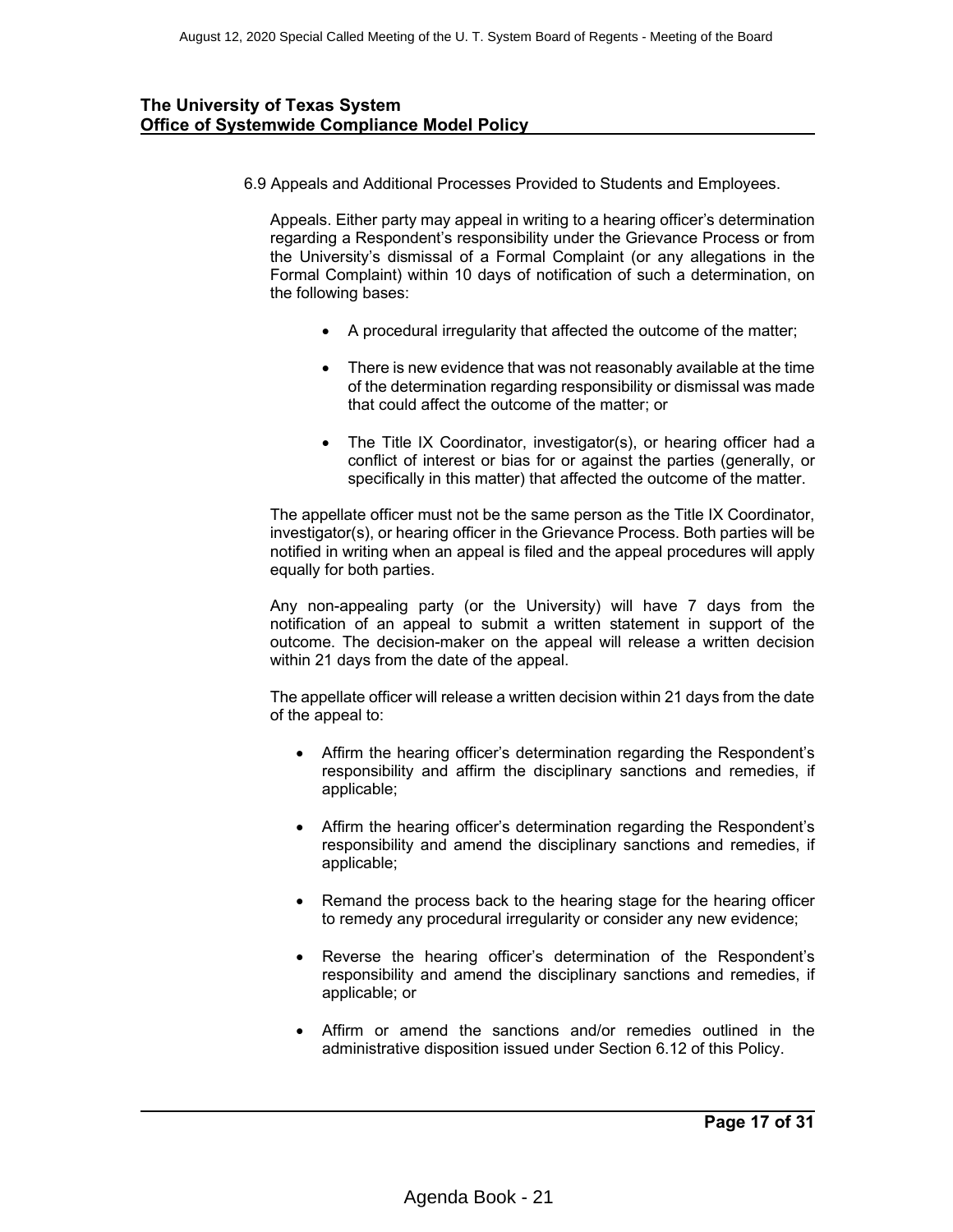#### [INSERT ANY APPLICABLE FURTHER DETAILS FOR STUDENTS, FACULTY, OR STAFF

- 6.10 Grievance Process Documentation. The University (through the appropriate office) will retain all of the documentation included in the Grievance Process (outlined in Section 6 of this Policy) for seven years, in accordance with state and federal records laws and University policy. All documentation of records are private and confidential to the extent possible under law. Student records of the Grievance Process are disciplinary records under FERPA. Employee records of the Grievance Process are subject to the Freedom of Information Act (FOIA) and the Texas Public Information Act (TPIA), and included in the employee's official employment record.
- 6.11 Grievance Process Timeframe. The entire Grievance Process (outlined in Section 6 of this Policy, including any appeal) will be completed in no more than 150 days from the filing of the Formal Complaint. However, the circumstances may require a temporary delay in this timeframe and the University may extend this timeframe for good cause. In such an instance, the University will provide written notice to the parties of the delay or extension and the reason(s) for the action. Good cause may include considerations such as the absence of a party, a party's advisor, or a witness; concurrent law enforcement activity; or the need for language assistance or accommodation of disabilities. The time period in this section does not include the period the parties attempted but failed to reach an agreement in the Informal Resolution Process, if applicable, and in such a case, the Grievance Process timeframe will be extended by the period the parties attempted to reach an Informal Resolution (outlined in Section 6.4 of this Policy).
- 6.12 Alternative Grievance Process for Students Applicable Exceptions for Non-Sexual Harassment Formal Complaints

For Formal Complaints where the Respondent is a student at the time of the alleged conduct (including student employees), and the alleged conduct does not include Sexual Harassment, the Grievance Process in Section 6 of this Policy applies, with the following exceptions:

A. Investigation Report & Determination Regarding Responsibility. Section 6.5(G) applies except that the completed investigation report will include a preliminary determination regarding the responsibility of the Respondent for each allegation, the findings of fact supporting the investigator's determination, and the rationale for the determination for each allegation. The completed investigation report and determination regarding responsibility will be referred to the [Student Conduct Office (or equivalent)].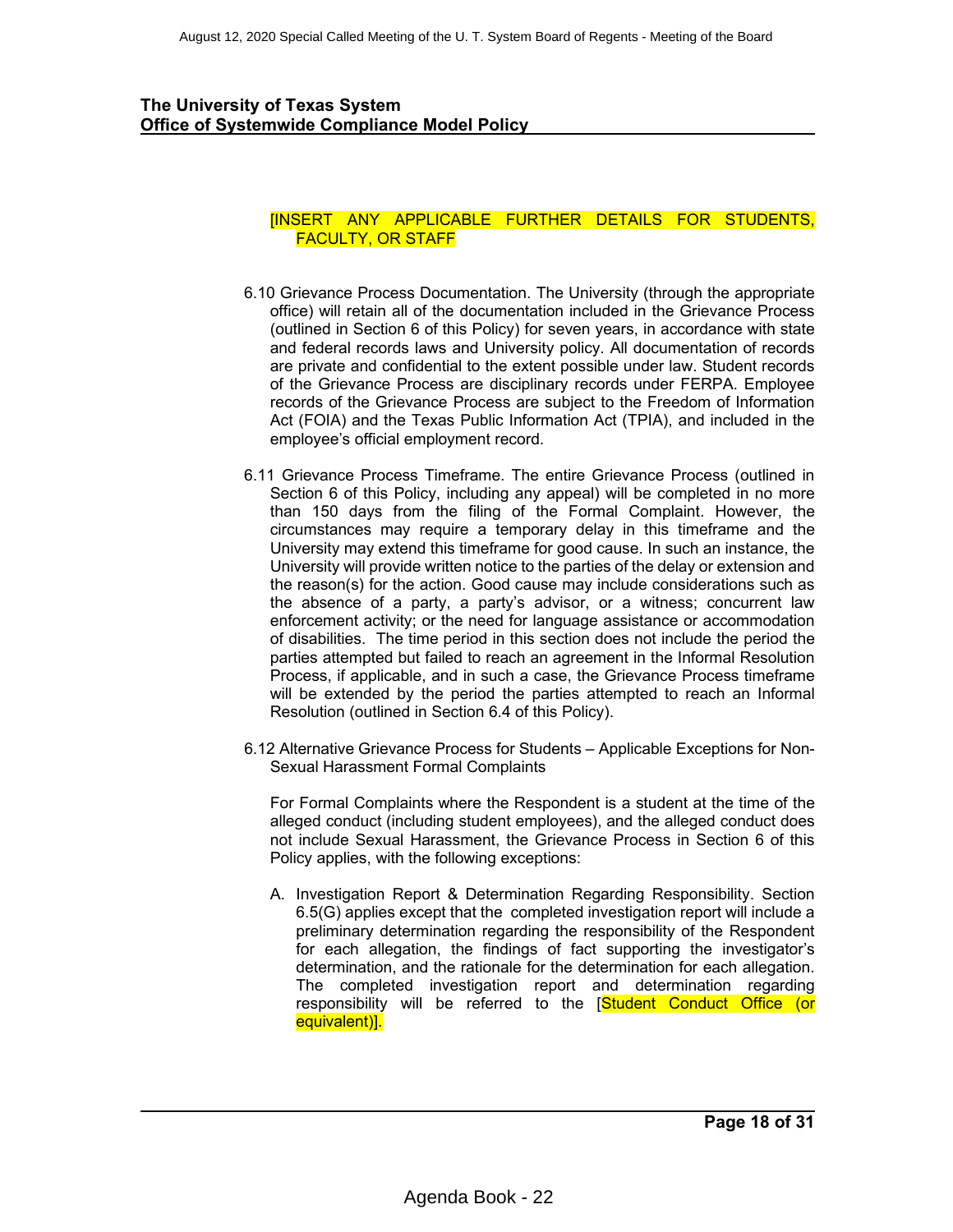The Student Conduct Officer will conduct an independent review of the investigation report, and will:

- Accept the preliminary determination regarding responsibility of the Respondent, and either dismiss the case or proceed to adjudication (if applicable);
- Amend the preliminary determination regarding responsibility of the Respondent, and proceed to adjudication (if applicable); or
- Remand the process back to the investigation stage to address an investigation concern.
- B. Adjudication. Where responsibility finding(s) proceed to the adjudication stage, the Respondent and Complainant may elect one of the following options:
	- 1. Agree to the determination of responsibility for each of the applicable allegations, the sanctions, and remedies outlined in an administrative disposition, and waive the option of a hearing;
	- 2. Agree to the determination of responsibility for each of the applicable allegations, appeal (in writing) the sanctions and/or remedies outlined in the administrative disposition, and waive the option of a hearing; or
	- 3. Select a live hearing where the determination regarding responsibility of the Respondent will be made by a hearing officer.

If either party chooses option 3, then a live hearing must be initiated for the adjudication of the conduct allegations, as outlined in Section 6.12(C).

Absent either party choosing option 3 (live hearing), if either party chooses option 2, then any party choosing option 2 may appeal the sanctions and/or remedies outlined in the administrative disposition, using the Appeals process in Section 6.9 of this Policy. The finding of responsibility may not be appealed by either party.

If both parties select option 1, then the administrative disposition will be final and there will not be any subsequent adjudication proceedings regarding the allegations.

C. Live Hearing. If a live hearing is selected for adjudication, , the hearing procedures in Section 6.7 of this Policy will apply, with the following exceptions: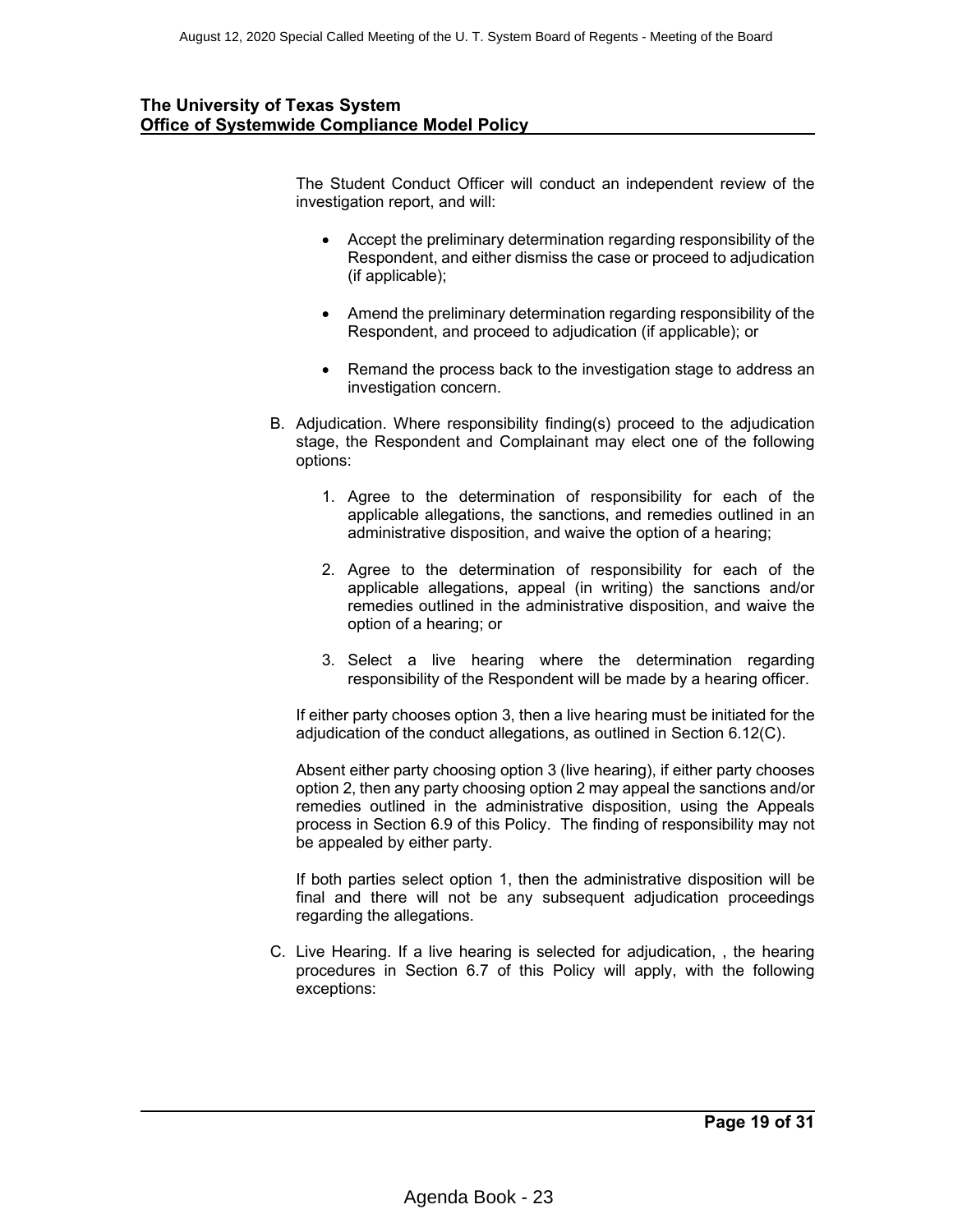- 1. Advisor of Choice.<sup>3</sup> Each party may have an advisor of their choice at the hearing. Upon request from either party, the University will provide an advisor to that party. Advisors are not permitted to actively participate in the hearing. In addition, witnesses may have an advisor of their choice at the hearing.
- 2. Questioning of the participants in the hearing. $4$  The hearing officer may, at the hearing officer's discretion, ask questions during the hearing of any party or witness and may be the first person to ask questions of any party or witness. Each party may ask relevant questions of any witness at the hearing, except that crossexamination questions of the other party must be submitted in writing to the hearing officer. The hearing officer will then ask relevant cross-examination questions of the other party and allow for relevant follow-up questions (if applicable). Advisors are not permitted to ask any questions at the hearing.
- 3. Prior Sexual History: A Complainant's sexual predisposition or prior sexual behavior are not relevant except where questions and evidence about a Complainant's prior sexual behavior are offered to prove that someone other than the Respondent committed the alleged conduct charged by the Complainant or if the questions or evidence concern specific incidents of the Complainant's prior sexual behavior with the Respondent and are offered to prove the Complainant's consent of the alleged conduct.
- Sec 7 Emergency Removal and Employee Administrative Leave.

7.1 Emergency Removal. A Respondent may be removed from the University's education program or activity on an emergency basis if, after an individualized safety and risk analysis, it is determined that such a removal is justified because the Respondent poses an immediate threat to the physical health or safety of an individual arising from the allegations of Sexual Misconduct. Under these circumstances, the Respondent will be notified in writing of the emergency removal from the University's education program or activity, and the Respondent will have an opportunity to immediately challenge the decision following the emergency removal. **The University may determine the specific process for challenging a** decision for emergency removal.]

7.2 Employee Administrative Leave. An employee Respondent may be placed on administrative leave, in accordance with the University's policy and procedures on employee administrative leave, during the pendency of a Grievance Process, as outlined in this Policy.

 $3$  Subsection 6.7(I) does not apply when a hearing is conducted under Section 6.12(C) of this Policy.

<sup>4</sup> Subsection 6.7(J) does not apply when a hearing is conducted under Section 6.12(C) of this Policy.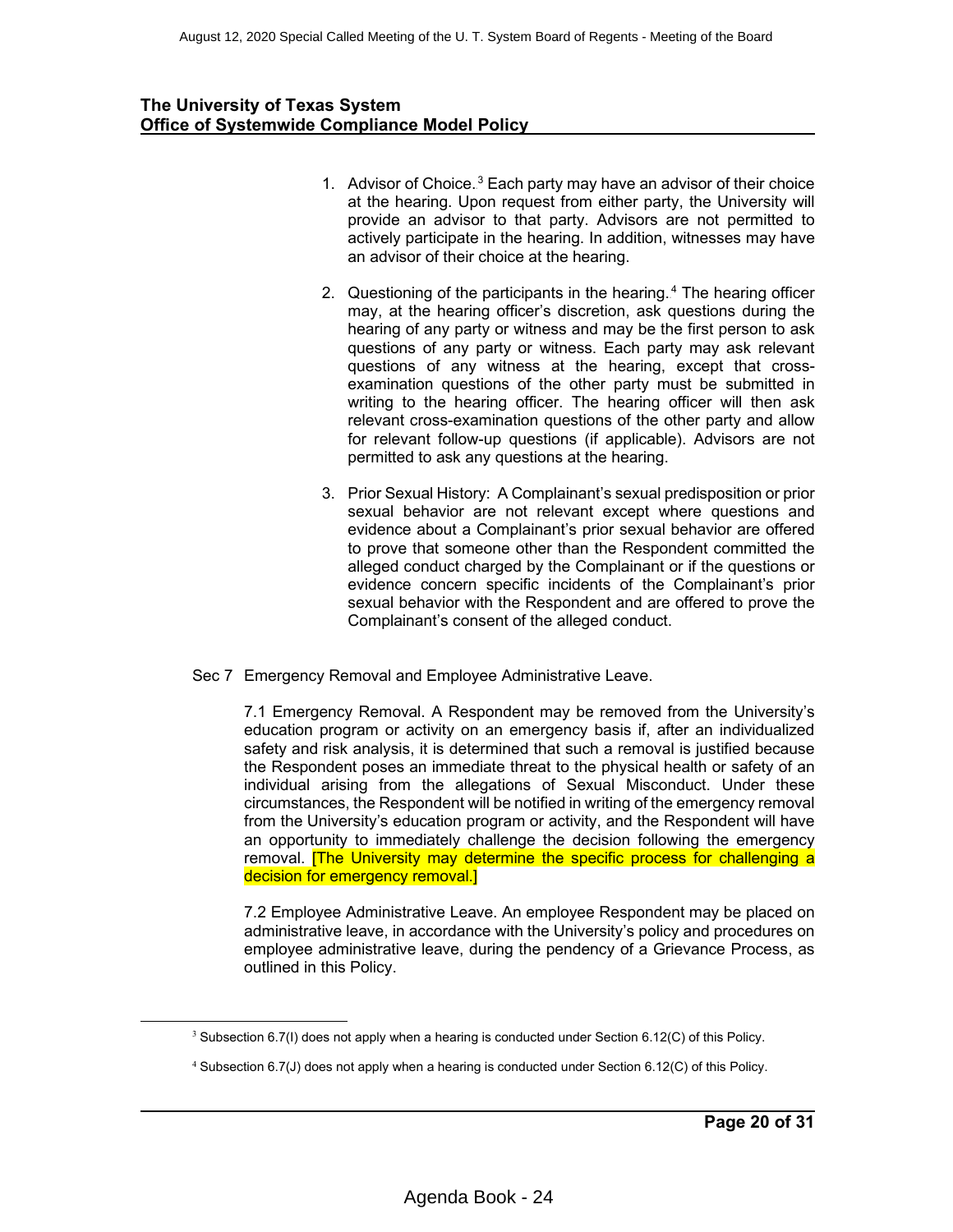- Sec 8 Dissemination of Policy and Educational Programs.
	- 8.1 This Policy will be made available to all University administrators, faculty, staff, and students online at [insert website link] and in University student catalog(s) and any employee handbook of operating procedures. Periodic notices will be sent to University administrators, faculty, staff and students about the University's Sexual Misconduct Policy, including but not limited to at the beginning of each fall and spring semester. The notice will include information about Sexual Misconduct, Retaliation, and other conduct prohibited under this Policy, including the Formal Complaint procedure, the University Grievance Process, and available resources, such as support services, health, and mental health services. The notice will specify the right to file a Formal Complaint under this Policy, right to file a police report to law enforcement, the Title IX Coordinator's contact information, and will refer individuals to designated offices or officials for additional information.
	- 8.2 Ongoing Sexual Misconduct Training. The University's commitment to raising awareness of the dangers of Sexual Misconduct includes providing ongoing education through annual training and lectures by faculty, staff, mental health professionals, and/or trained University personnel. Preventive education and training programs will be provided to University administrators, faculty, staff, and students and will include information about primary prevention, risk reduction, and bystander intervention: [Link to web page with training provided]
	- 8.3 Training of Title IX Coordinators, Investigators, Hearing Officers and Appellate Authorities. All Title IX Coordinators, Deputy Coordinators, investigators, and those with authority over University Grievance Processes, and appeals shall receive training each academic year about applicable prohibited conduct, Grievance Processes, due process, and University policies related to Sexual Misconduct. All training materials used to train Title IX-related personnel (e.g. Title IX Coordinators, deputies, investigators, hearing officers, and appellate officers (among others)) will be made available on the University's website: [insert web page here]
	- 8.4 Annual Reporting and Notice. The University's Title IX General Policy Statement will be made available to all students, faculty, and employees online **[insert website link]**, in required publications and in specified departments.
- Sec. 9 Additional Conduct Violations under this Policy.
	- 9.1 Retaliation. Any person who retaliates against (a) anyone filing a report of Sexual Misconduct or Formal Complaint, (b) the parties or any other participants (including any witnesses or any University employee) in a Grievance Process relating to a Formal Complaint, (c) any person who refuses to participate in a Grievance Process, or (d) any person who under this Policy opposed any unlawful practice, is subject to disciplinary action up to and including dismissal or separation from the University. If any participant in a Grievance Process believes they have been subject to Retaliation (as defined in this Policy), they should immediately report the alleged retaliatory conduct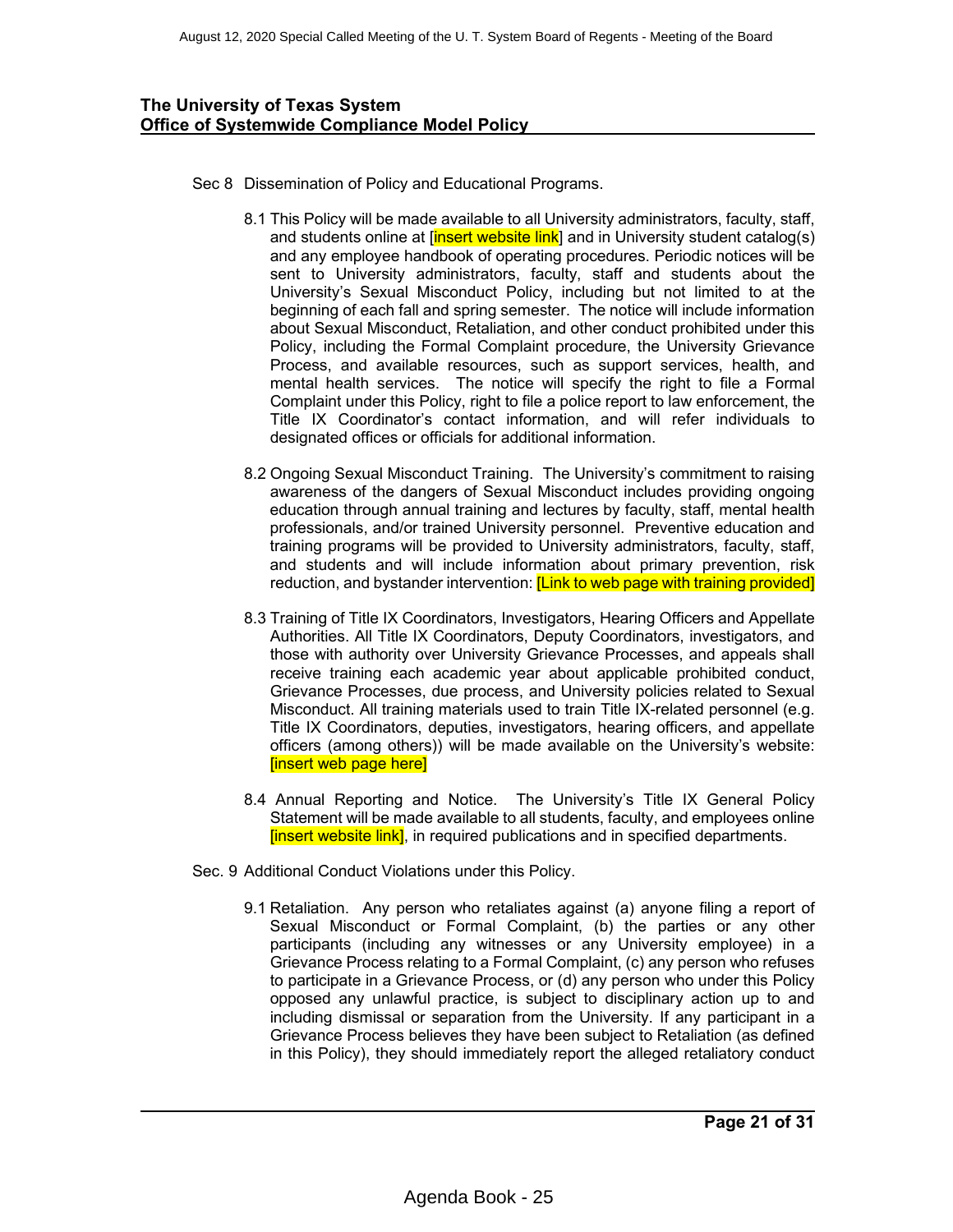to the Title IX Coordinator. [**INSERT CITE TO RETALIATION POLICY, if applicable**]

- 9.2 False Information and False Complaints. Any person, who in bad faith, knowingly files a false complaint under this Policy or provides materially false information is subject to disciplinary action up to and including dismissal or separation from the University. A determination that a Respondent is not responsible for allegations of Sexual Misconduct does not imply a report, Formal Complaint, or information provided was false. Similarly, a determination that a Respondent is responsible for a policy violation does not imply that a Respondent's statements disclaiming responsibility were false.
- 9.3 Interference with the Grievance Process. Any person who interferes with the Grievance Process (outlined in Section 6 of this Policy) is subject to disciplinary action up to and including dismissal or separation from the University. Interference with a Grievance Process may include, but is not limited to:
	- (a) Attempting to coerce, compel, or prevent an individual from providing testimony or relevant information;
	- (b) Removing, destroying, or altering documentation relevant to the Grievance Process; or
	- (c) Knowingly providing false or misleading information to the Title IX Coordinator, investigator or hearing officer, or encouraging others to do so.
- 9.4 Failure to Report for Responsible Employees. Under state law, if a Responsible Employee knowingly fails to report all information concerning an incident the employee reasonably believes constitutes stalking, dating violence, sexual assault, or sexual harassment committed by or against a student or employee at the time of the incident, the employee is subject to disciplinary action, including termination.

For purposes of Failure to Report, the definition of sexual harassment, as defined under state law, is broader than the definition of sexual harassment under this Policy and is defined as: Unwelcome, sex-based verbal or physical conduct that:

- (a) in the employment context, unreasonably interferes with a person's work performance or creates an intimidating, hostile, or offensive work environment; or
- (b) in the education context, is sufficiently severe, persistent, or pervasive that the conduct interferes with a student's ability to participate in or benefit from educational programs or activities at a postsecondary institution.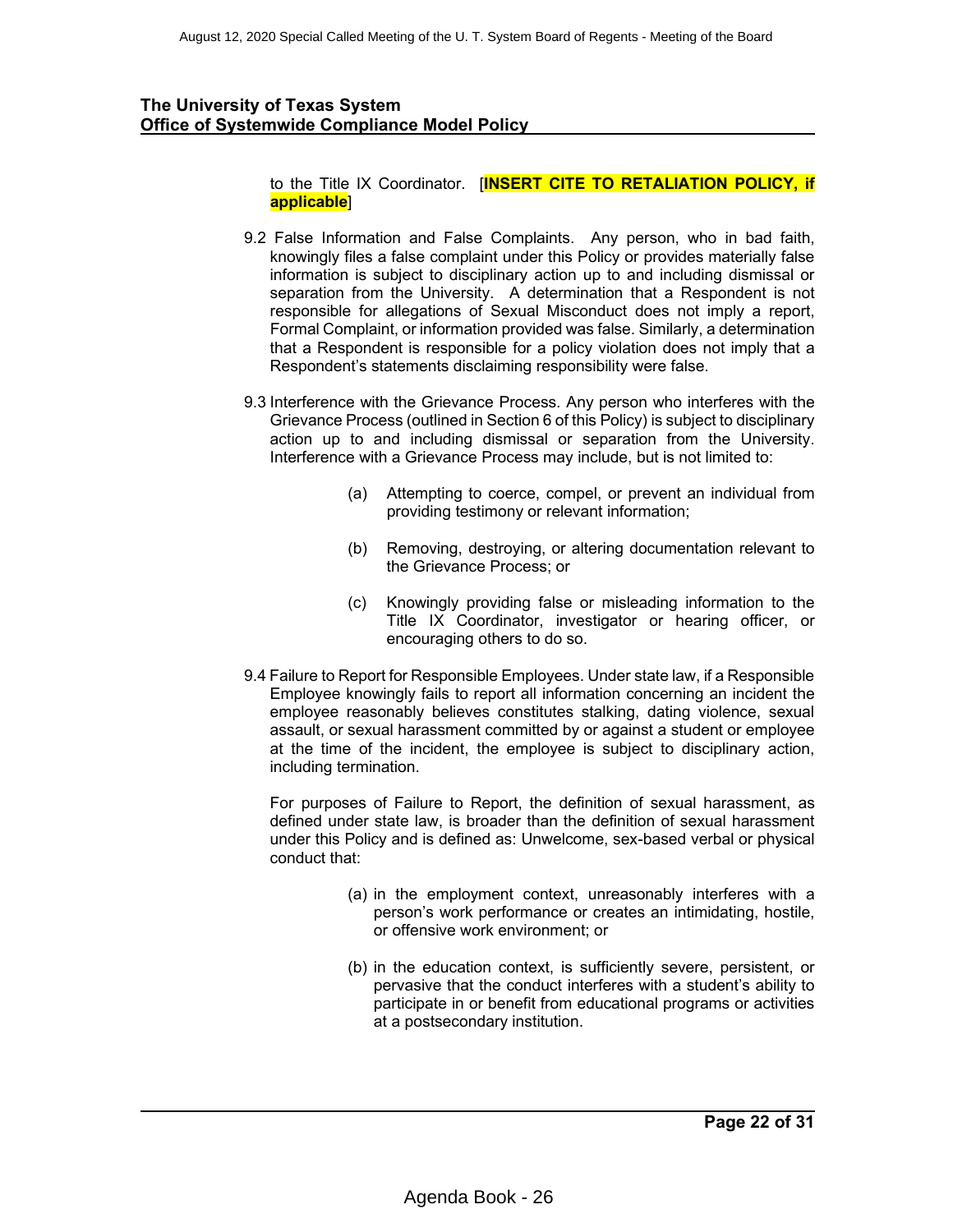9.5. No Effect on Pending Personnel or Academic Actions Unrelated to the Complaint. The filing of a Filing Complaint under this Policy will not stop or delay any action unrelated to the Formal Complaint, including: (1) any evaluation or disciplinary action relating to a Complainant who is not performing up to acceptable standards or who has violated University rules or policies; (2) any evaluation or grading of students participating in a class, or the ability of a student to add/drop a class, change academic programs, or receive financial reimbursement for a class; or (3) any job-related functions of a University employee. Nothing in this section shall limit the University's ability to take interim action or execute an emergency removal.

# **3.** Definitions and Examples.<sup>5</sup>

**Coercion** – The use of pressure to compel another individual to initiate or continue sexual activity against an individual's will. Coercion can include a wide range of behaviors, including psychological or emotional pressure, physical or emotional threats, intimidation, manipulation, or blackmail that causes the person to engage in unwelcome sexual activity. A person's words or conduct are sufficient to constitute coercion if they eliminate a reasonable person's freedom of will and ability to choose whether or not to engage in sexual activity. Examples of coercion include but are not limited to threatening to "out" someone based on sexual orientation, gender identity, or gender expression; threatening to harm oneself if the other party does not engage in the sexual activity; and threatening to expose someone's prior sexual activity to another person.

**Complainant** – The individual who is alleged to be the victim of any prohibited conduct under this Policy.

**Confidential Employees** – Confidential Employees include counselors in Counseling and Psychological Services, a health care provider in Health Services, or clergypersons. Additionally, employees who receive information regarding an incident of sexual misconduct under circumstances that render the employee's communications confidential or privileged under other law (such as attorneys) are also considered "Confidential Employees." **[The University may designate other confidential employees for students,** and outline here and/or in this Policy.]

Note: Under state law, Confidential Employees who receive information regarding incidents of sexual harassment, sexual assault, dating violence or stalking committed by or against a student or an employee of the University, are required to report the **type of incident** to the Title IX Coordinator (or Deputy Coordinators). Confidential Employees may not include any information that would violate a student's expectation of privacy. The Confidential Employee's duty to report an incident under any other law also applies.

 $<sup>5</sup>$  The definitions provided in the main body of the text are the definitions adopted by the University. When applicable,</sup> we have included the state law definition. In any criminal action brought by law enforcement, the state law definition will apply.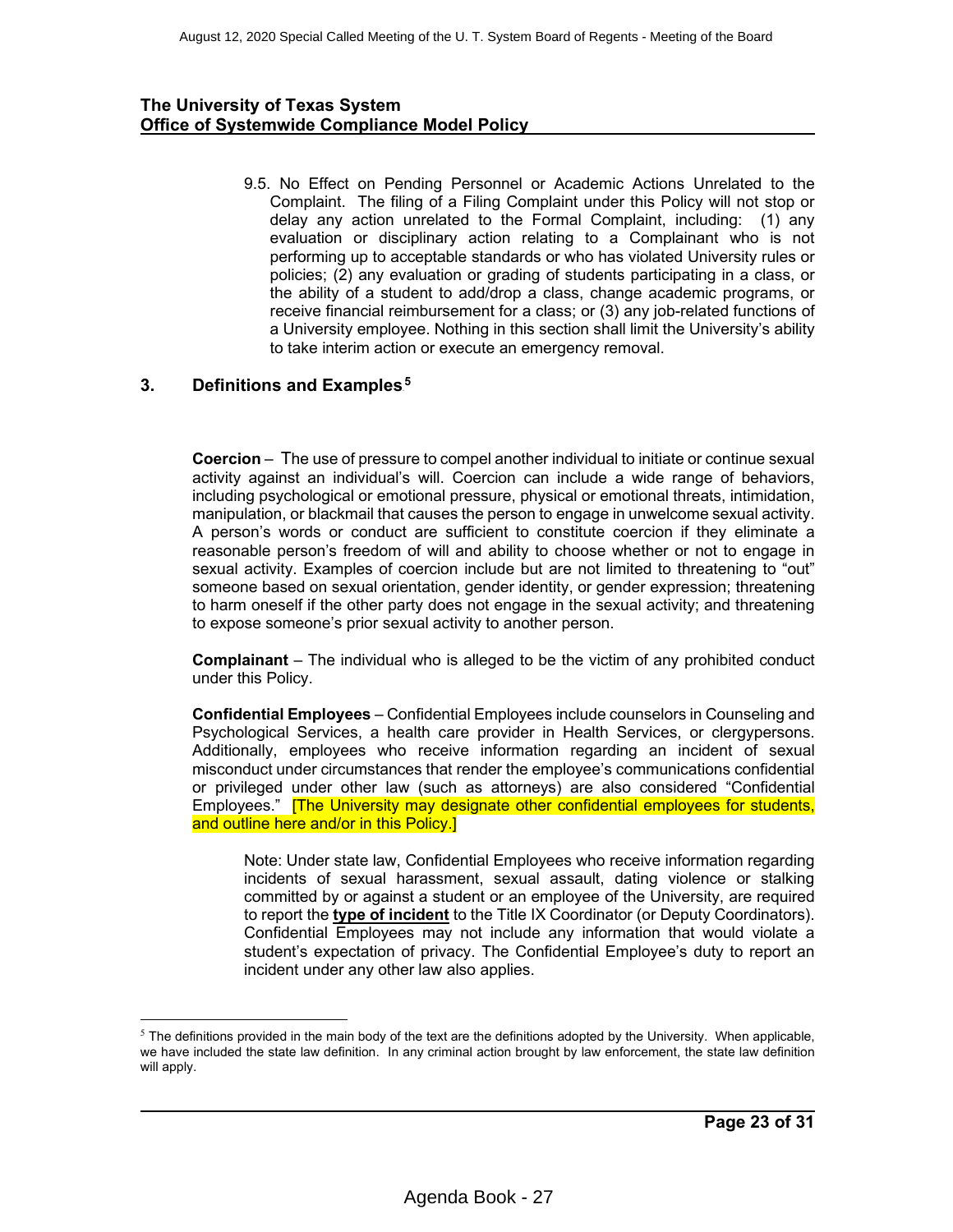**Consent** – A voluntary, mutually understandable agreement that clearly indicates a willingness to engage in each instance of sexual activity. Consent to one act does not imply consent to another. Consent to engage in sexual activity with one person does not imply consent to engage in sexual activity with another. Consent can be withdrawn at any time. Any expression of an unwillingness to engage in any instance of sexual activity establishes a presumptive lack of consent.

Consent is not effective if it results from: (a) the use of physical force, (b) a threat of physical force, (c) intimidation, (d) coercion, (e) incapacitation or (f) any other factor that would eliminate an individual's ability to exercise his or her own free will to choose whether or not to have sexual activity.

A current or previous dating or sexual relationship, by itself, is not sufficient to constitute consent. Even in the context of a relationship, there must be a voluntary, mutually understandable agreement that clearly indicates a willingness to engage in each instance of sexual activity.

The definition of consent for the crime of sexual assault in Texas can be found in Section 22.011(b) of the Texas Penal Code. $6$ 

**Dating Violence**<sup>7</sup> – Violence committed by a person who is or has been in a social relationship of a romantic or intimate nature with the victim. The existence of such a relationship shall be determined based on the consideration of the following factors:

<sup>7</sup> Dating Violence is defined by the Texas Family Code, Section 71.0021 as:

(a) an act, other than a defensive measure to protect oneself, by an actor that:

- (1) is committed against a victim:
	- (A) with whom the actor has or has had a dating relationship; or
	- (B) because of the victim's marriage to or dating relationship with an individual with whom the actor is or has been in a dating relationship or marriage; and

 $6$  Texas Penal Code, Section 22.011(b) states that a sexual assault is without consent if: (1) the actor compels the other person to submit or participate by the use of physical force or violence; (2) the actor compels the other person to submit or participate by threatening to use force or violence against the other person, and the other person believes that the actor has the present ability to execute the threat; (3) the other person has not consented and the actor knows the other person is unconscious or physically unable to resist; (4) the actor knows that as a result of mental disease or defect the other person is at the time of the sexual assault incapable either of appraising the nature of the act or of resisting it; (5) the other person has not consented and the actor knows the other person is unaware that the sexual assault is occurring; (6) the actor has intentionally impaired the other person's power to appraise or control the other person's conduct by administering any substance without the other person's knowledge; (7) the actor compels the other person to submit or participate by threatening to use force or violence against any person, and the other person believes that the actor has the ability to execute the threat.

<sup>(2)</sup> is intended to result in physical harm, bodily injury, assault, or sexual assault or that is a threat that reasonably places the victim in fear of imminent physical harm, bodily injury, assault, or sexual assault.

<sup>(</sup>b) For purposes of this title, "dating relationship" means a relationship between individuals who have or have had a continuing relationship of a romantic or intimate nature. The existence of such a relationship shall be determined based on consideration of:

<sup>(1)</sup> the length of the relationship;

<sup>(2)</sup> the nature of the relationship; and

<sup>(3)</sup> the frequency and type of interaction between the persons involved in the relationship.

<sup>(</sup>c) A casual acquaintanceship or ordinary fraternization in a business or social context does not constitute a "dating relationship" under Subsection (b).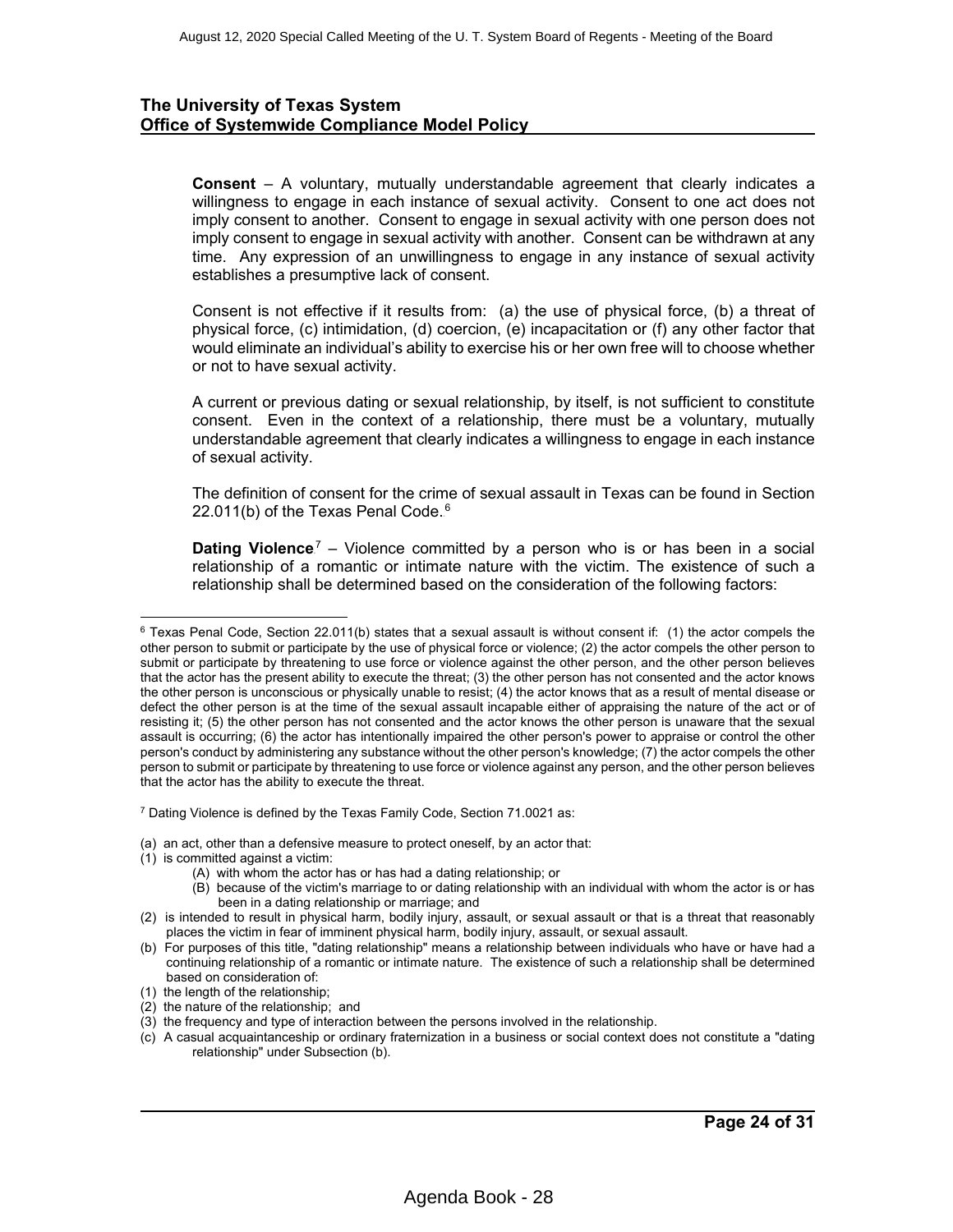- a) The length of the relationship;
- b) The type of relationship; and
- c) The frequency of interaction between the persons involved in the relationship.

Dating violence includes, but is not limited to, sexual or physical abuse or the threat of such abuse. It does not include acts covered under the definition of domestic violence.

**Domestic (Family) Violence**<sup>8</sup> – includes felony or misdemeanor crimes of violence committed by a current or former spouse or intimate partner of the victim, by a person with whom the victim shares a child in common, by a person who is cohabitating with or has cohabitated with the victim as a spouse or intimate partner, by a person similarly situated to a spouse of the victim under the domestic or family violence laws of the state of Texas, or by any other person against an adult or youth victim who is protected from that person's acts under the domestic or family violence laws of the state of Texas.

**Hostile Environment** – exists when sexual misconduct is sufficiently severe or pervasive to deny or limit the individual's ability to participate in or benefit from an education program or activity or an employee's terms and conditions of employment.<sup>9</sup> A hostile environment can be created by anyone (e.g., administrators, faculty members, employees, students, and University visitors) involved in an education program or activity or work environment.

In determining whether sexual misconduct has created a hostile environment, the University considers the conduct in question from both a subjective and objective perspective. It will be necessary, but not adequate, that the conduct was unwelcome to the individual who was mistreated. To conclude that conduct created or contributed to a hostile environment, the University must also find that a reasonable person in the individual's position would have perceived the conduct as undesirable or offensive.

To ultimately determine whether a hostile environment exists for an individual or individuals, the University may consider a variety of factors related to the severity, persistence, or pervasiveness of the sexual misconduct, including: (1) the type, frequency, and duration of the conduct; (2) the identity and relationships of the persons involved; (3) the number of individuals involved; (4) the location of the conduct and the context in which it occurred; and (5) the degree to which the conduct affected an individual's education or employment.

Texas Penal Code, Section 22.01 provides the criminal penalties associated with Dating Violence.

<sup>8</sup> Family Violence is defined by the Texas Family Code Section 71.004 as:

<sup>(1)</sup> an act by a member of a family or household against another member of the family or household that is intended to result in physical harm, bodily injury, assault, or sexual assault or that is a threat that reasonably places the member in fear of imminent physical harm, bodily injury, assault, or sexual assault, but does not include defensive measures to protect oneself;

<sup>(2)</sup> abuse, as that term is defined by Sections  $261.001(1)(C)$  $261.001(1)(C)$ , (E), and (G), by a member of a family or household toward a child of the family or household; or

<sup>(3)</sup> dating violence, as that term is defined by Section [71.0021](http://www.statutes.legis.state.tx.us/GetStatute.aspx?Code=FA&Value=71.0021&Date=6/28/2014).

Texas Penal Code Section 22.01 provides the criminal penalties associated with Domestic (Family) Violence. <sup>9</sup> Depending on the facts of a particular case, the University may investigate claims of hostile work environment under this Policy.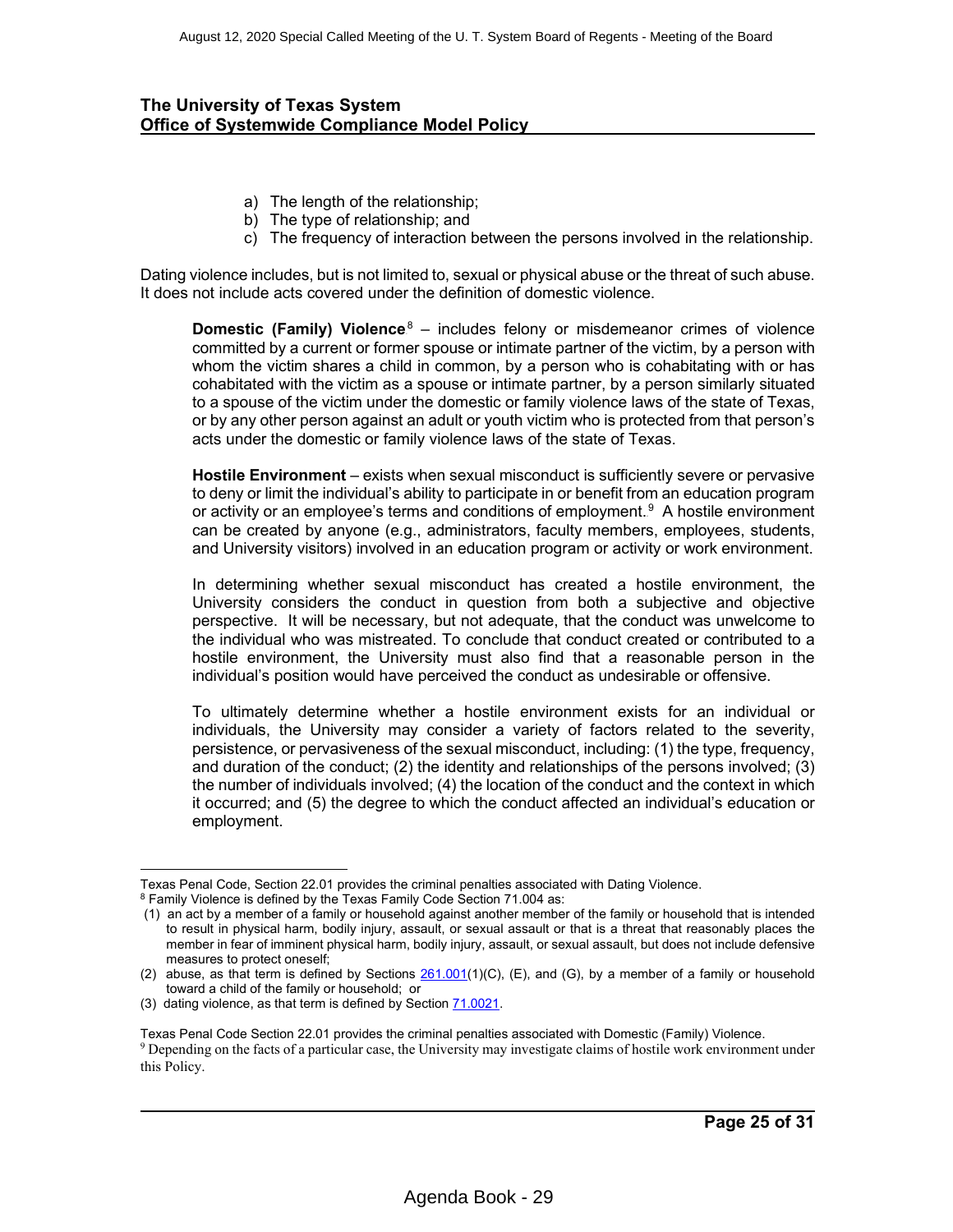The more severe the sexual misconduct, the less need there is to show a repetitive series of incidents to find a hostile environment. Indeed, a single instance of sexual assault may be sufficient to create a hostile environment. Likewise, a series of incidents may be sufficient even if the sexual misconduct is not particularly severe.

**Incapacitation** – Incapacitation is the inability, temporarily or permanently, to give consent because the individual is mentally and/or physically helpless, either voluntarily or involuntarily, or the individual is unconscious, asleep, or otherwise unaware that the sexual activity is occurring. An individual may be incapacitated if they are unaware at the time of the incident of where they are, how they got there, or why or how they became engaged in a sexual interaction.

When alcohol is involved, incapacitation is a state beyond drunkenness or intoxication. When drug use is involved, incapacitation is a state beyond being under the influence or impaired by use of the drug. Alcohol and other drugs impact each individual differently, and determining whether an individual is incapacitated requires an individualized determination.

> After establishing that a person is in fact incapacitated, the University asks two questions:

- (1) Did the person initiating sexual activity know that the other party was incapacitated? and if not,
- (2) Should a sober, reasonable person in the same situation have known that the other party was incapacitated?

If the answer to either of these questions is "YES," consent was absent and the conduct is likely a violation of this Policy.

A Respondent will be found to have violated policy only if the Respondent knew or should have known that the person was incapacitated.

**Intimidation** – Unlawfully placing another person in reasonable fear of bodily harm through the use of threatening words and/or other conduct, but without displaying a weapon or subjecting the victim to actual physical attack.

**Other Inappropriate Sexual Conduct** – Conduct on the basis of sex that does not meet the definition of "sexual harassment" under this Policy, but is

- 1) If verbal conduct (including through electronic means), unwanted statements of a sexual nature intentionally stated to a person or group of people, that are objectively offensive to a reasonable person and also so severe or pervasive that they created a Hostile Environment, as defined in this Policy. The type of verbal conduct (if all other elements are met) may include:
	- a) Unwelcome sexual advances (including explicit or implicit proposition(s) of sexual contact or activity);
	- b) Requests for sexual favors (including overt or subtle pressure);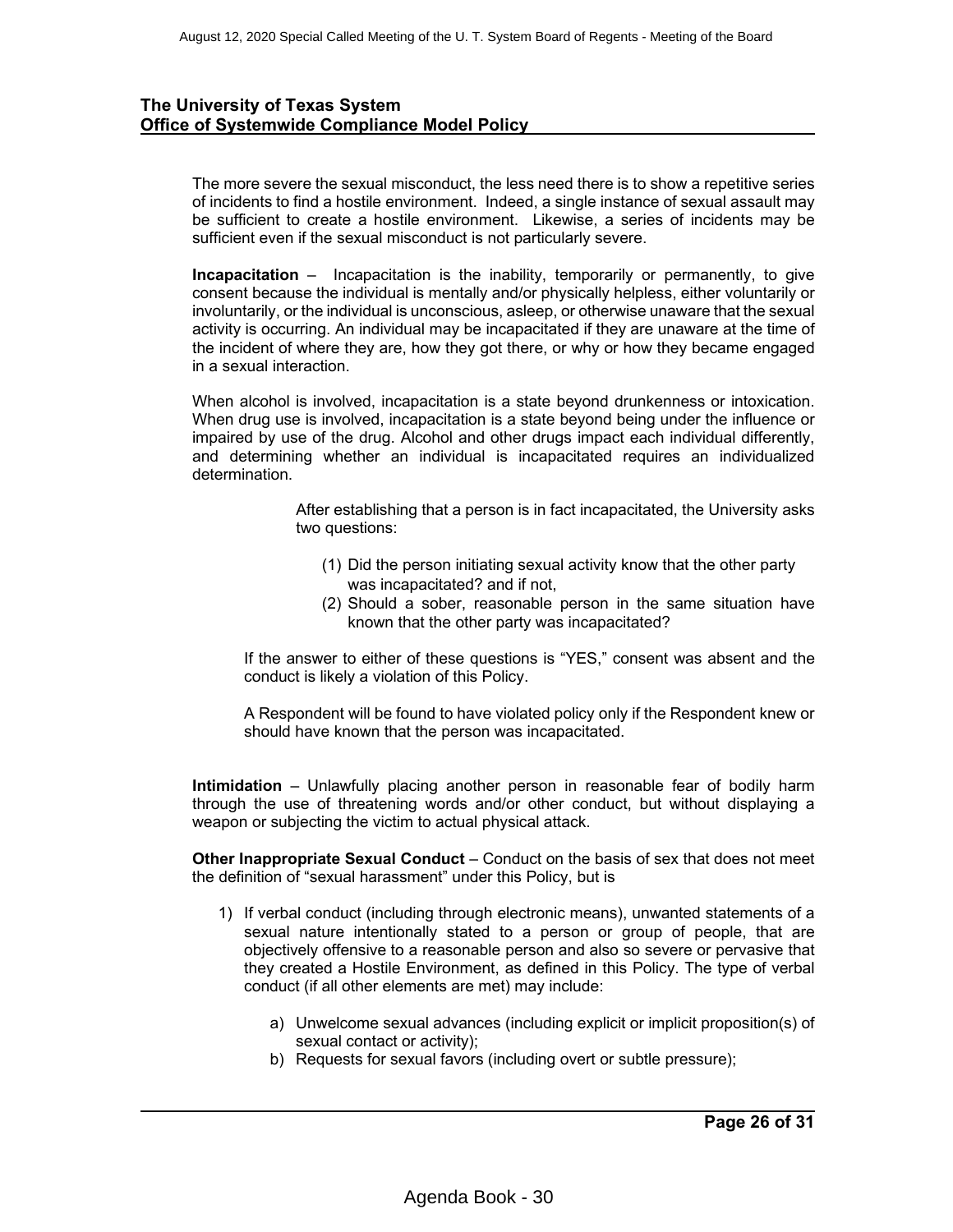- c) Gratuitous comments about an individual's sexual activities or speculation about an individual's sexual experiences;
- d) Gratuitous comments, jokes, questions, anecdotes or remarks of a sexual nature about clothing or bodies;
- e) Persistent, unwanted sexual or romantic attention;
- f) Exposure to sexually suggestive visual displays such as photographs, graffiti, posters, calendars or other materials; or
- g) Deliberate, repeated humiliation or intimidation.
- 2) If physical conduct, either:
	- a) Sexual exploitation, as defined in this Policy;
	- b) Unwelcome intentional touching of a sexual nature;
	- c) Deliberate physical interference with or restriction of movement; or
	- d) Sexual violence as defined in this Policy.

**Participants** – The term "participants" includes the Complainant, Respondent, and any witnesses.

**Parties** – The term "parties" refers to the "Complainant" and the "Respondent" under this Policy.

**Preponderance of the Evidence** – The greater weight of the credible evidence. Preponderance of the evidence is the standard for determining allegations of prohibited conduct under this Policy. This standard is satisfied if the action is deemed more likely to have occurred than not.

**Respondent** -- The individual who has been reported to be the perpetrator of prohibited conduct under this policy. (For UT-affiliated K-12 schools (e.g. charter schools), a parent or legal guardian of a Respondent may act on behalf of the Respondent.)

**Responsible Employee** – A University employee who has the duty to report incidents of and information reasonably believed to be Sexual Misconduct to the Title IX Coordinator. All employees are Responsible Employees except Confidential Employees. Responsible Employees include all administrators, faculty, staff, resident life directors and advisors, and graduate teaching assistants. Responsible Employees must report all known information concerning the incident to the Title IX Office, and must include whether a Complainant has expressed a desire for confidentiality in reporting the incident.

**Retaliation** – Any adverse action (including, but is not limited to, intimidation, threats, coercion, harassment, or discrimination) taken against someone *because* the individual has made a report or filed a Formal Complaint; or who has supported or provided information in connection with a report or a Formal Complaint; participated or refused to participate in a Grievance Process under this Policy; or engaged in other legally protected activities.

**Sex Discrimination** – Occurs when an individual is treated less favorably on the basis of that person's sex (including gender), which may also include on the basis of sexual orientation, gender identity, or expression, pregnancy or pregnancy-related condition, or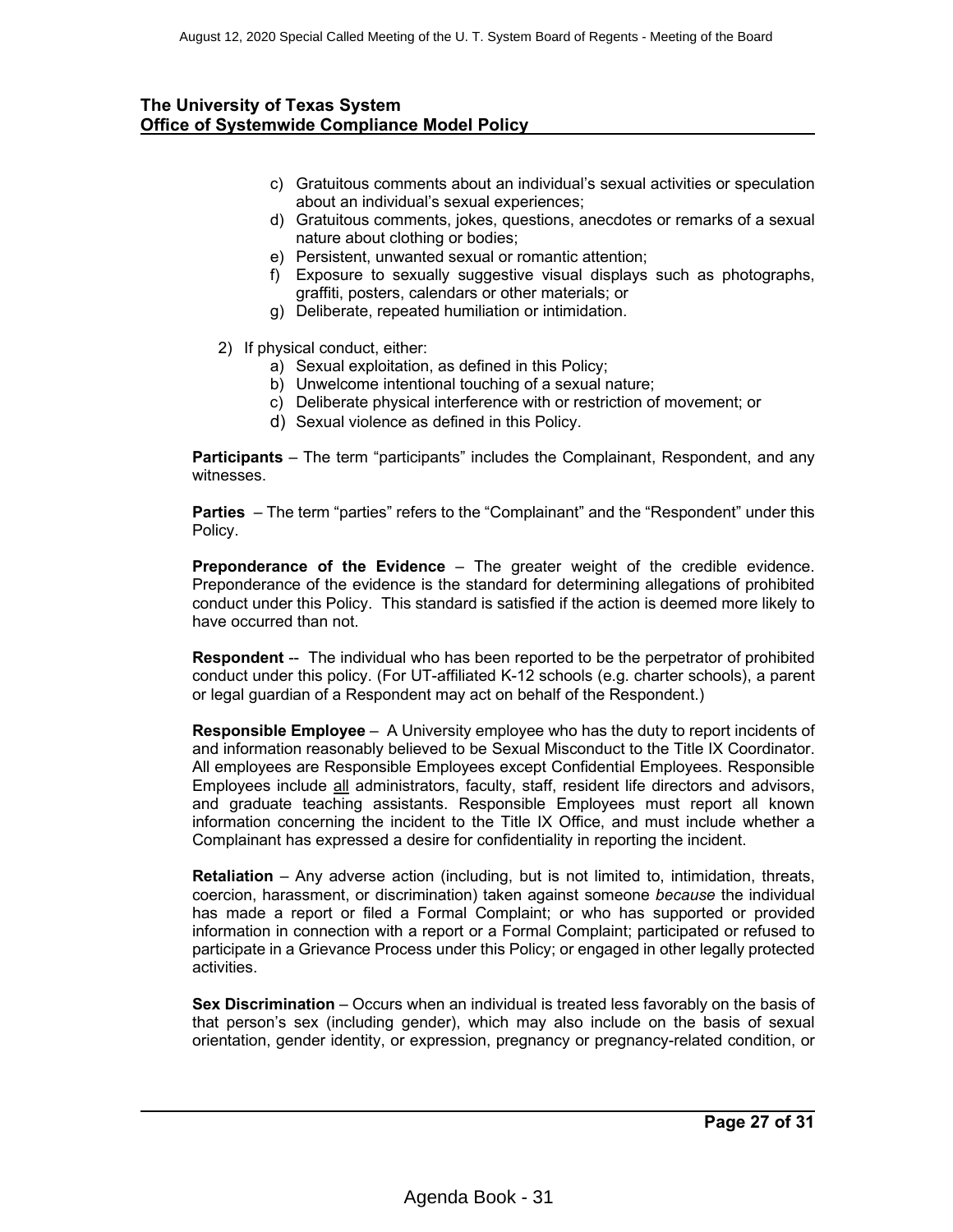a sex stereotype. Sexual harassment, as defined in this Policy, is a form of sex discrimination.

**Sexual Assault**<sup>10</sup> – An offense that meets the definition of rape, fondling, incest, or statutory rape:

- a) *Rape:* the penetration, no matter how slight, of the vagina or anus with any body part or object, or oral penetration by a sex organ of another person, without the consent of the victim.
- b) *Fondling:* The touching of the private body parts of another person for the purpose of sexual gratification, without the consent of the victim, including instances where the victim is incapable of giving consent because of his/her age or because of his/her temporary or permanent mental incapacity.
- c) *Incest:* Sexual intercourse between persons who are related to each other within the degrees wherein marriage is prohibited by law.
- d) *Statutory Rape:* Sexual intercourse with a person who is under the statutory age of consent.

**Sexual Exploitation** –Conduct where an individual takes non-consensual or abusive sexual advantage of another for their own benefit, or to benefit anyone other than the one being exploited. Examples of sexual exploitation include, but are not limited to, engaging in voyeurism; forwarding of pornographic or other sexually inappropriate material by email, text, or other channels to non-consenting students/groups; the intentional removal of a condom or other contraceptive barrier during sexual activity without the consent of a sexual partner; and any activity that goes beyond the boundaries of consent, such as recording of sexual activity, letting others watch consensual sex, or knowingly transmitting a sexually transmitted disease (STD) to another.

**Sexual Harassment** – Conduct on the basis of sex that satisfies one or more of the following:

- a) Quid pro quo: An employee of the institution conditioning the provision of an aid, benefit, or service of the University on an individual's participation in unwelcome sexual conduct;
- b) Unwelcome conduct determined by a reasonable person to be so severe, pervasive, and objectively offensive that it effectively denies a person equal access to the University's education program or activity; or
- c) "Sexual assault," "dating violence," "domestic violence," or "stalking" as defined in this Policy.

- b) Causing the penetration of the mouth of another person by the sexual organ of the actor, without that person's consent; or
- c) Causing the sexual organ of another person, without that person's consent, to contact or penetrate the mouth, anus, or sexual organ of another person, including the actor.

<sup>&</sup>lt;sup>10</sup> Sexual Assault is defined by Texas Penal Code, Section 22.011 as intentionally or knowingly:

a) Causing the penetration of the anus or sexual organ of another person by any means, without that person's consent; or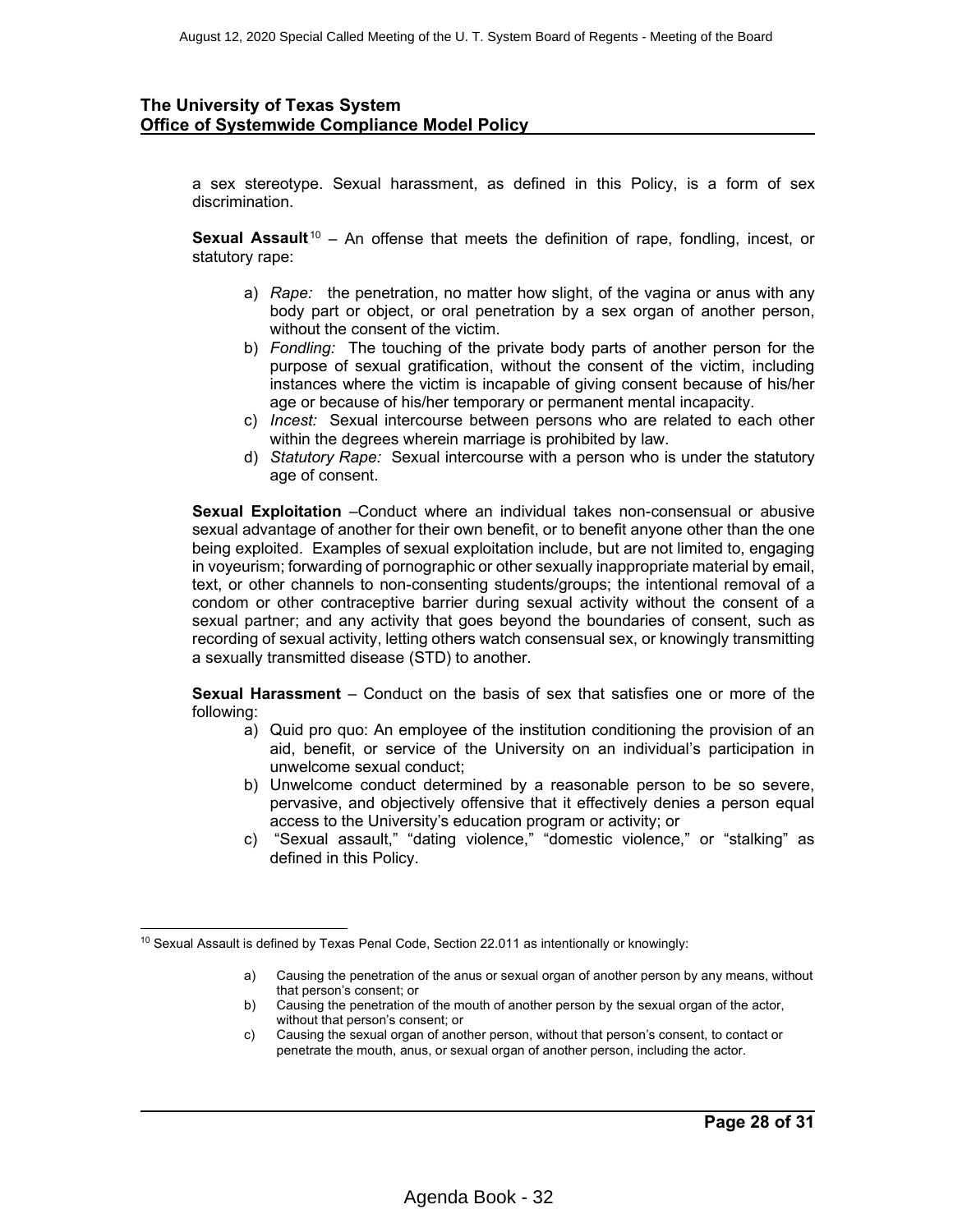Subsections (a) and (c) in this definition are not evaluated for severity, pervasiveness, offensiveness, or denial of equal educational access, because such conduct is sufficiently serious to deprive a person of equal access. Therefore, any instance of quid pro quo sexual harassment and any instance of sexual assault, dating violence, domestic violence, and stalking are considered sexual harassment under this Policy.

**Sexual Misconduct** – This term is broadly defined to encompass sex discrimination, sexual harassment, sexual assault, domestic violence, dating violence, stalking, and other Inappropriate Sexual Conduct.

**Sexual Violence** – Physical sexual acts perpetrated against a person's will or where a person is incapable of giving consent. The term includes, but is not limited to, rape, sexual assault, sexual battery, sexual coercion, sexual abuse, indecency with a child, and/or aggravated sexual assault.

**Stalking**<sup>11</sup> – Engaging in a course of conduct directed at a specific person that would cause a reasonable person to fear for his or her safety or the safety of others, or suffer substantial emotional distress. For the purposes of this definition--

- a) *Course of conduct* means two or more acts, including, but not limited to, acts in which the stalker directly, indirectly, or through third parties, by any action, method, device, or means, follows, monitors, observes, surveils, threatens, or communicates to or about a person, or interferes with a person's property.
- b) *Reasonable person* means a reasonable person under similar circumstances and with similar identities to the victim.
- c) *Substantial emotional distress* means significant mental suffering or anguish that may, but does not necessarily, require medical or other professional treatment or counseling.

- i.bodily injury or death for the other person;
- ii.bodily injury or death for a member of the other person's family or household or for an individual with whom the other person has a dating relationship; or
- iii.that an offense will be committed against the other person's property;

i.fear bodily injury or death for himself or herself;

iii.fear that an offense will be committed against the person's property; or

<sup>11</sup> Stalking as defined by Texas Penal Code, Section 42.072 is when an individual on more than one occasion and pursuant to the same scheme or course of conduct that is directed specifically at another person, knowingly engages in conduct that:

a) is considered harassment, or that the actor knows or reasonably should know the other person will regard as threatening:

b) causes the other person, a member of the other person's family or household, or an individual with whom the other person has a dating relationship to be placed in fear of bodily injury or death or in fear that an offense will be committed against the other person's property, or to feel harassed, annoyed, alarmed, abused, tormented, embarrassed, or offended; and

c) would cause a reasonable person to:

ii.fear bodily injury or death for a member of the person's family or household or for an individual with whom the person has a dating relationship;

iv.feel harassed, annoyed, alarmed, abused, tormented, embarrassed, or offended.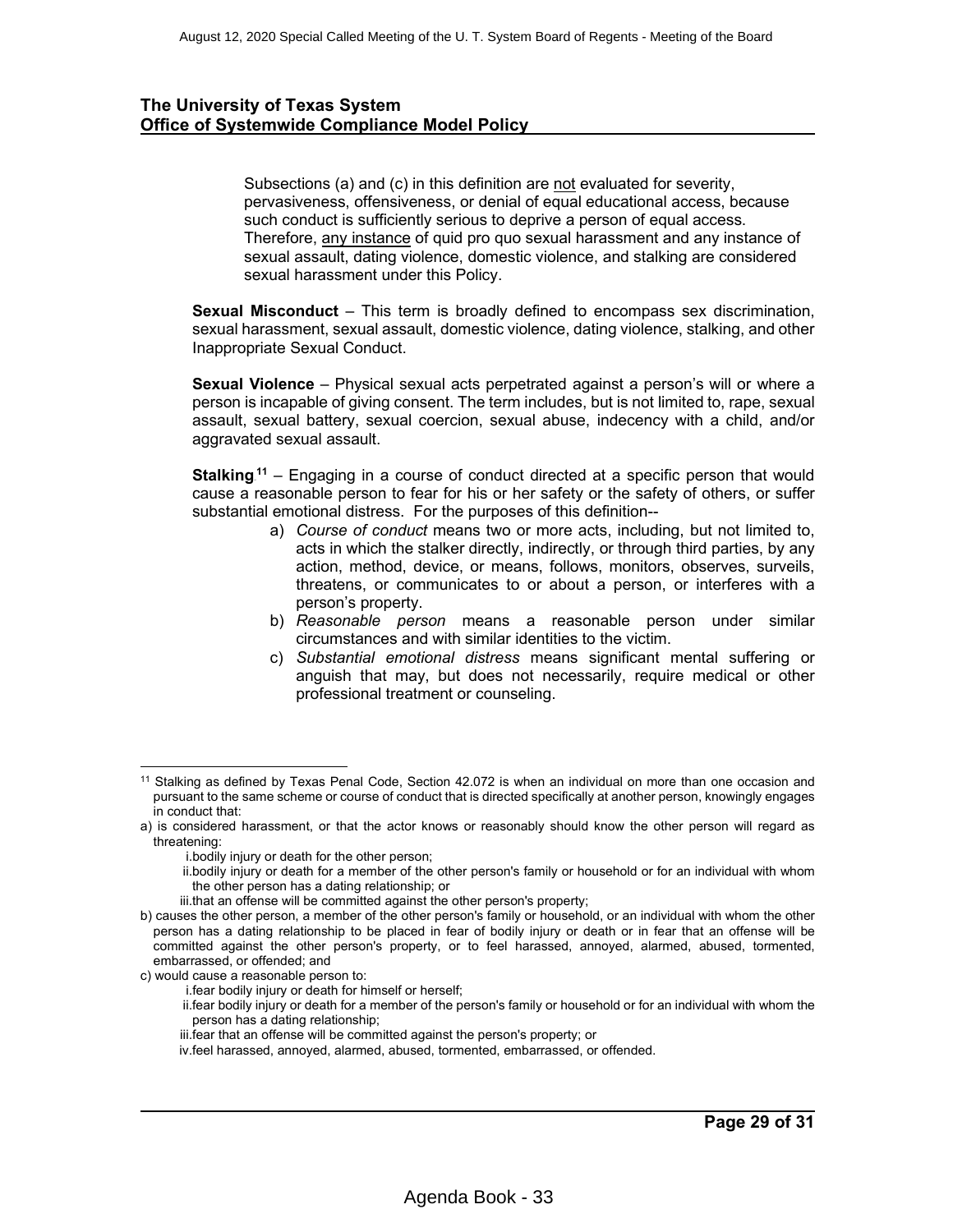#### **4. Relevant Federal and State Statutes, and Standards**

[Title IX of the Education Amendments of 1972, 20 U.S.C. §§ 1681–1688](http://www.gpo.gov/fdsys/pkg/USCODE-2013-title20/pdf/USCODE-2013-title20-chap38.pdf) and its implementing regulations, 34 C.F.R. Part 106

[Title VII of the Civil Rights Act of 1964, 42 U.S.C. §§2000e–2000e-17](http://www.gpo.gov/fdsys/pkg/USCODE-2013-title42/pdf/USCODE-2013-title42-chap21-subchapVI.pdf) and its implementing regulations 29 C.F.R. §1604 11.

[Clery Act, 20 U.S.C §1092\(f\)](http://www.gpo.gov/fdsys/pkg/USCODE-2013-title20/pdf/USCODE-2013-title20-chap28-subchapIV-partF-sec1092.pdf) and its implementing regulations [34 C.F.R. Part 668](http://www.gpo.gov/fdsys/pkg/CFR-2013-title34-vol3/pdf/CFR-2013-title34-vol3-part668.pdf)

[FERPA Regulations, 34 C.F.R. Part 99](http://www.gpo.gov/fdsys/pkg/CFR-2013-title34-vol1/pdf/CFR-2013-title34-vol1-part99.pdf)

[Texas Education Code, Chapter 51, Subchapter E-2: Reporting Incidents of Sexual](https://statutes.capitol.texas.gov/Docs/ED/htm/ED.51.htm#E-2)  [Harassment, Sexual Assault, Dating Violence, and Stalking §51.251-51.259](https://statutes.capitol.texas.gov/Docs/ED/htm/ED.51.htm#E-2)

[Texas Education Code, Chapter 51, Subchapter E-3: Sexual Harassment, Sexual](https://statutes.capitol.texas.gov/Docs/ED/htm/ED.51.htm#E-3)  [Assault, Dating Violence, and Stalking](https://statutes.capitol.texas.gov/Docs/ED/htm/ED.51.htm#E-3) §51.281-51.291

#### **5. Other Relevant Policies, Procedures, and Forms**

[insert reference to]:

Regents' *Rules and Regulations*, Rule 30105 [Sexual Harassment, Sexual Misconduct,](http://www.utsystem.edu/board-of-regents/rules/30105-sexual-harassment-and-misconduct-and-inappropriate-consensual-relations)  and [Consensual Relationships](http://www.utsystem.edu/board-of-regents/rules/30105-sexual-harassment-and-misconduct-and-inappropriate-consensual-relations)

Regents' *Rules and Regulations*, Rule 31008 [Termination of a Faculty Member](http://www.utsystem.edu/board-of-regents/rules/31008-termination-faculty-member)

[University of Texas Systemwide Policy UTS 184, Consensual Relationships](http://www.utsystem.edu/board-of-regents/policy-library/policies/uts184-consensual-relationships)

University's Sex Discrimination Policy

Staff Discipline policy

Faculty Discipline policy

Student Discipline policy

# **6. System Administration Office(s) Responsible for Policy**

Office of Systemwide Compliance

#### **7. Dates Approved or Amended**

[insert new date] July 7, 2020 October 1, 2019 August 2, 2018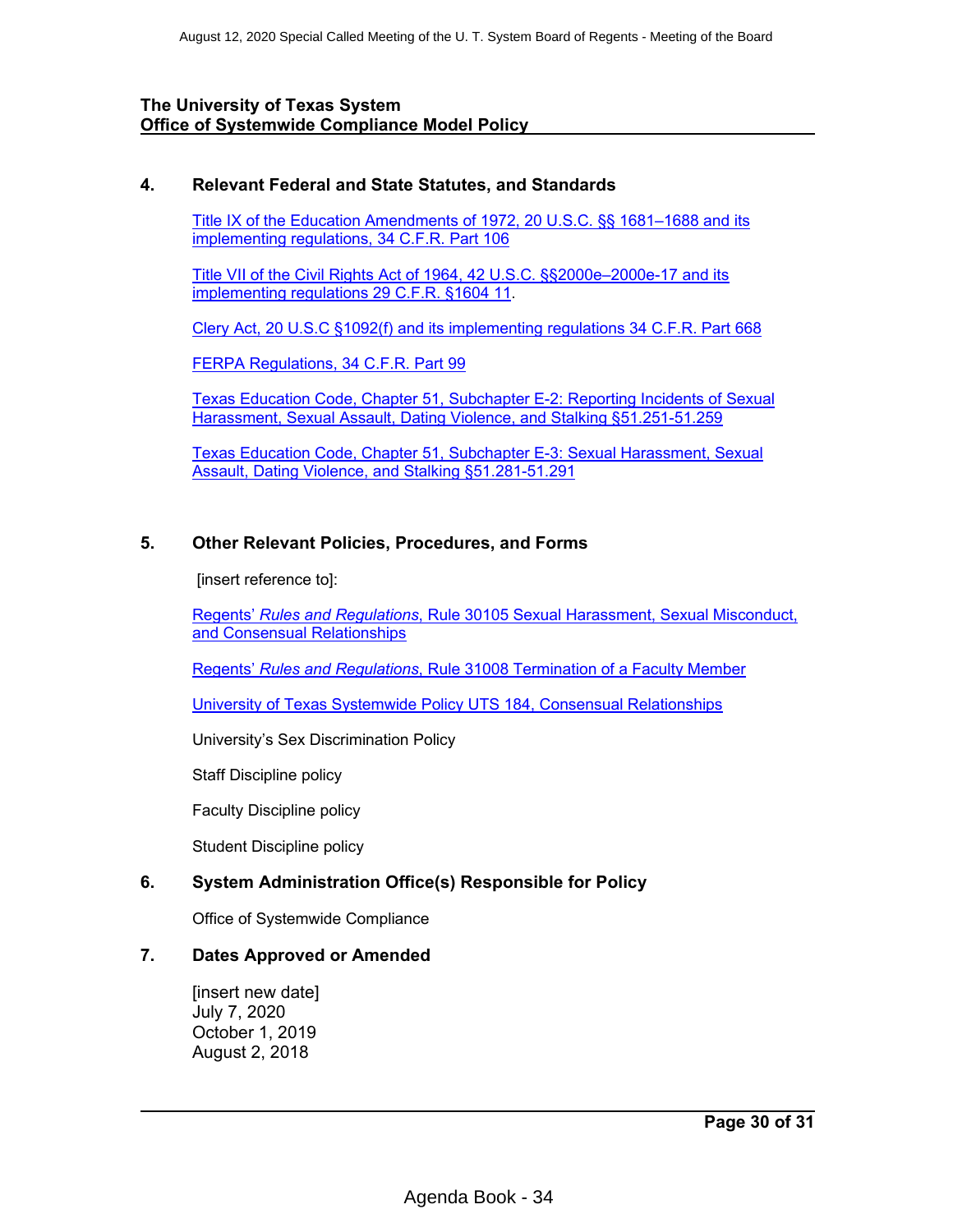April 6, 2015 February 21, 2012

# **8. Contact Information**

Questions or comments about this Policy should be directed to:

[SystemwideTitleIX@utsystem.edu](mailto:SystemwideTitleIX@utsystem.edu)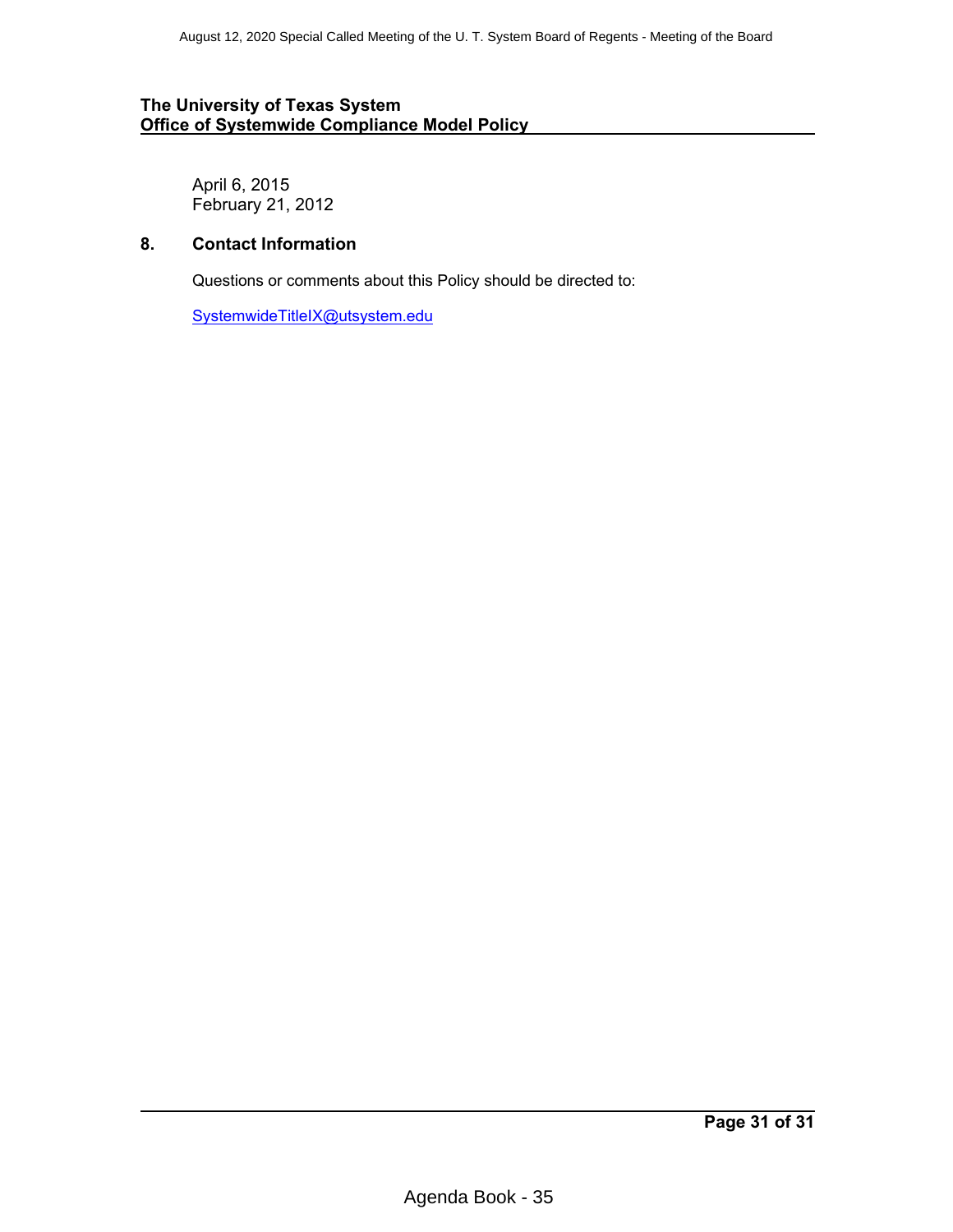# <span id="page-35-0"></span>**2. U. T. System Health Institutions: Discussion and appropriate action regarding approval of revised sexual harassment and sexual misconduct policies at U. T. health institutions**

# RECOMMENDATION

Consistent with state law and Regents' Rule 30105 (Sexual Harassment, Sexual Misconduct, and Consensual Relationships), revised sexual misconduct policies for the following U. T. health institutions are recommended for Board approval by the Chancellor, the Executive Vice Chancellor for Health Affairs, and the Vice Chancellor and General Counsel:

- ∑ U. T. M. D. Anderson Cancer Center
- ∑ U. T. Medical Branch Galveston
- ∑ U. T. Southwestern Medical Center
- ∑ U. T. Health Science Center Houston
- ∑ U. T. Health Science Center San Antonio
- ∑ U. T. Health Science Center Tyler

#### BACKGROUND INFORMATION

The Office of Systemwide Compliance recently revised its Model Policy, set forth in the above item, to comply with recent Title IX federal regulations which will be effective August 14, 2020. The revised policies have been reviewed by the Office of Systemwide Compliance and the Office of General Counsel and found to comply with applicable laws and regulations and to be consistent with the substantive provisions of the Model Policy.

Substantive revisions to the Model Policy are as follows:

- ∑ Emphasizing that, by reporting Sexual Misconduct to the University, all Complainants will be offered individualized supportive measures, with or without the filing of a formal complaint to the University; if a formal complaint is filed, both parties are offered individualized services.
- ∑ Changing the section titled "Interim Measures" to "Supportive Measures" to mirror the Title IX regulations; and emphasizing that supportive measures are tailored to the individualized needs of the parties and are non-disciplinary and non-punitive measures that no not unreasonably burden the other party.
- ∑ Revising the Grievance Process to clarify the purpose of the investigation stage is to gather and consider evidence relating to a formal complaint against a student or employee when the allegations meet the definition of "Sexual Harassment" and the jurisdictional criteria under Title IX, with the determination regarding responsibility of a possible policy violation occurring at a hearing in accordance with the Title IX regulations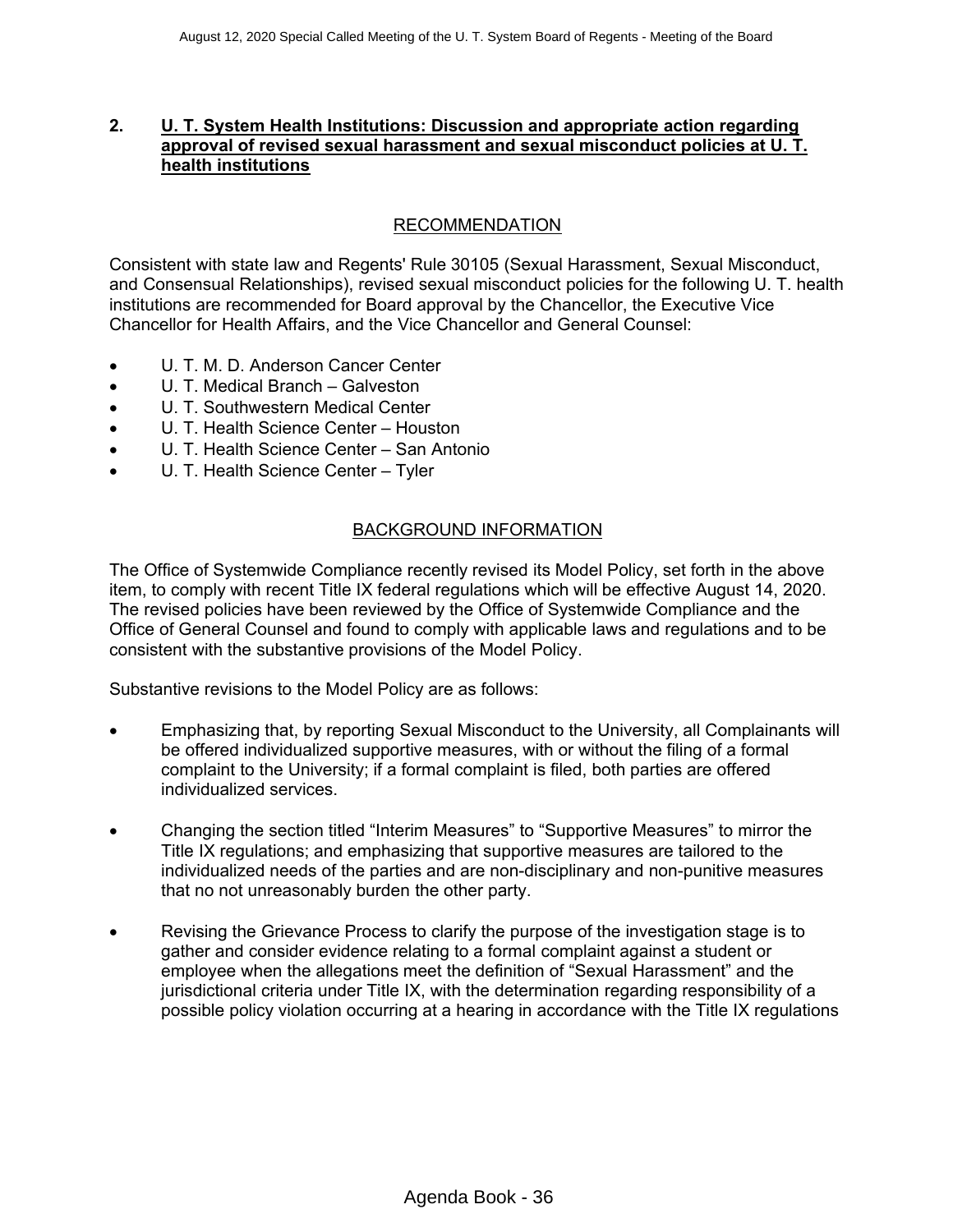- Revising the definition of "Sexual Harassment" to include unwelcome conduct on the basis of sex to be "so severe, pervasive, and objectively offensive that it effectively denies a person equal access to the institution's education program or activity" as defined in the Title IX regulations.
- Revising the definition of "Other Inappropriate Sexual Conduct" to include conduct that no longer meets the revised definition of "Sexual Harassment" under the Title IX regulations, but is so severe or pervasive that it creates a Hostile Environment.
- Including a definition of "Sex Discrimination."
- Including provisions for mandatory and discretionary dismissals of formal complaints under the Title IX regulations and/or in accordance with the policy.
- Revising the Informal Resolution option to include a provision that it is not permitted in cases where "Sexual Harassment" is alleged in the formal complaint.
- ∑ Clarifying that a Respondent is presumed not responsible for the alleged conduct and that the determination regarding responsibility will be made at the conclusion of the Grievance Process.
- Including a Title IX provision that knowingly making false statements or knowingly submitting false information during the Grievance Process is prohibited.
- Including Title IX provisions requiring a hearing which most notably (a) require a party's advisor to ask relevant questions of the other party and any witnesses who participate in the hearing, and (b) require the University to provide an advisor for the hearing if a Complainant or Respondent does not have one.
- Adding a section for Appeals (a) of determinations regarding responsibility or (b) from the University's dismissal of a formal complaint under Title IX or under the policy.
- Including a section for Emergency Removal (from the University's education program or activity) and Employee Administrative Leave.
- ∑ Adding an Alternative Grievance Process for formal complaints against students when allegations do not include "Sexual Harassment" to provide a prompt, equitable, and impartial process and to maintain compliance with other federal and state laws.
- ∑ Adding anticipated timeframes to complete an Investigation, Informal Resolution Process, and overall Grievance Process (including any appeal) in reasonable timeframes.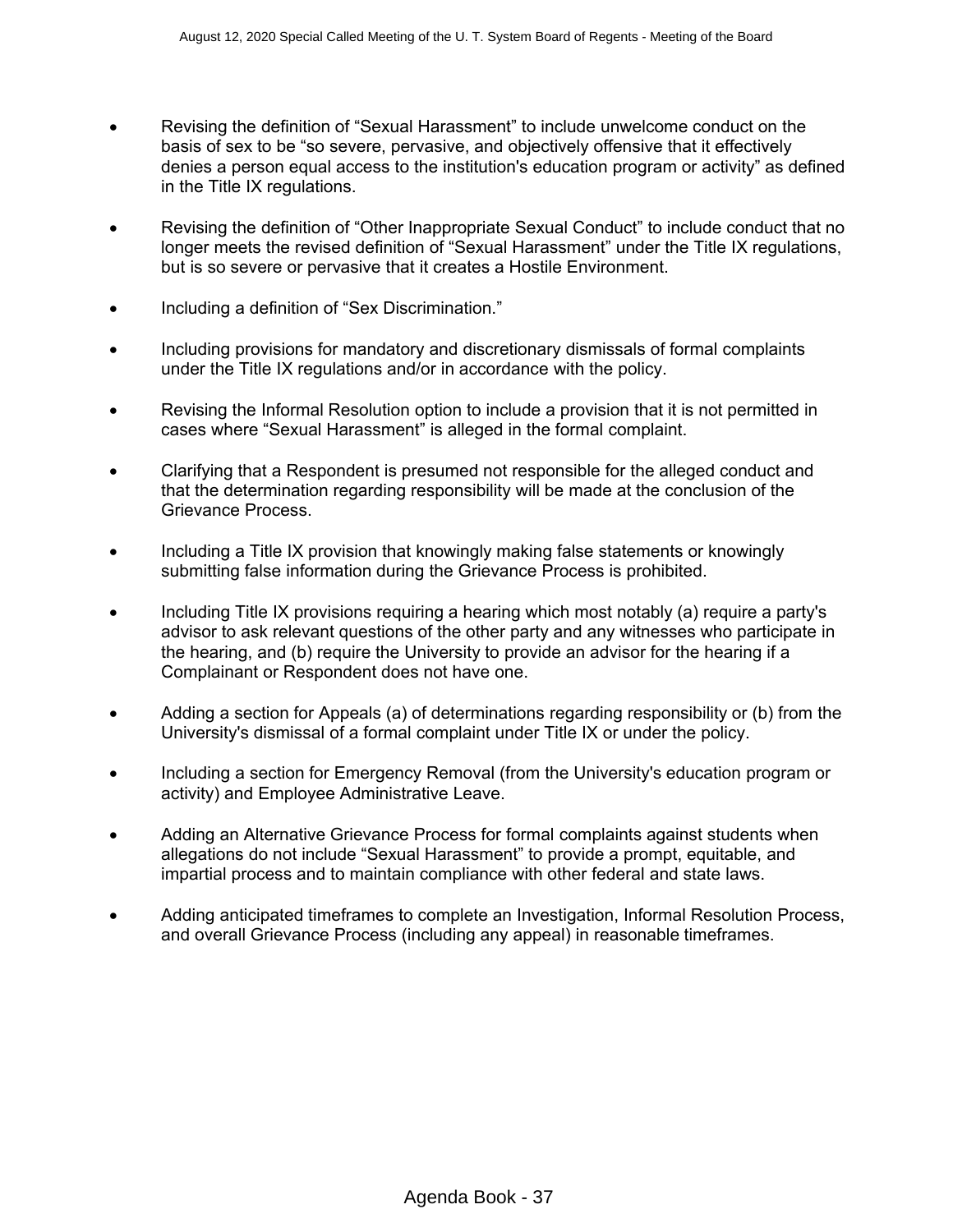# <span id="page-37-0"></span>**3. U. T. System Board of Regents: Approval of Consent Agenda**

# **RECOMMENDATION**

The Board will be asked to approve the Consent Agenda beginning on [Page 39](#page-38-0).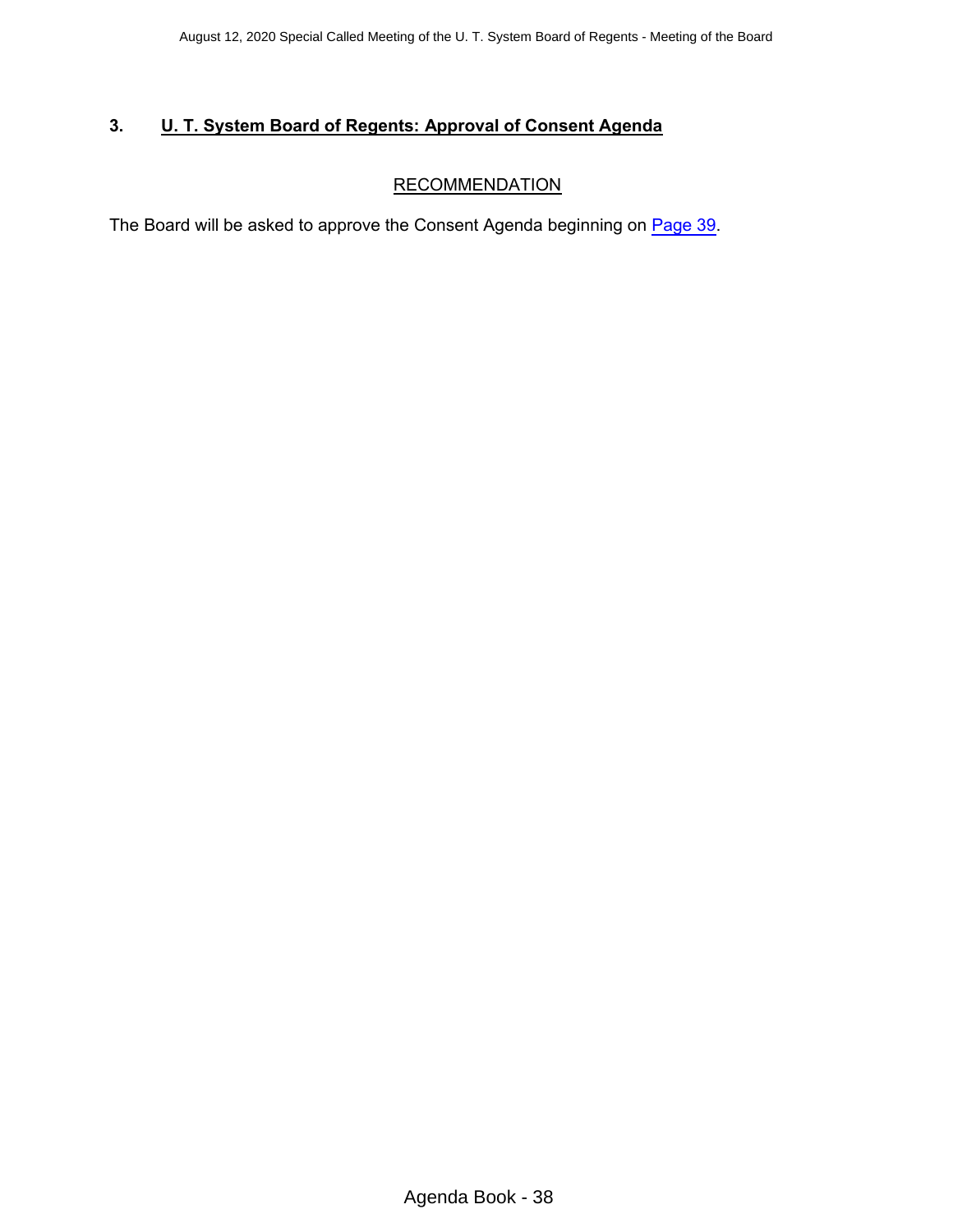<span id="page-38-0"></span>

#### **TABLE OF CONTENTS THE UNIVERSITY OF TEXAS SYSTEM BOARD OF REGENTS CONSENT AGENDA**

**Special Called Board Meeting:** August 12, 2020 Austin, Texas

# Employment Agreement - **U. T. System**: Appointment of Archie L. Holmes, Jr., Ph.D., as Executive Vice Chancellor for Academic Affairs at The University of Texas System

The employment agreement summarized below has been approved by the Chancellor and is recommended for approval by the U. T. System Board of Regents.

| Item:        | Executive Vice Chancellor for Academic Affairs                                                                                                                                                                                                                                                                                                                                                                                                                                                                                   |
|--------------|----------------------------------------------------------------------------------------------------------------------------------------------------------------------------------------------------------------------------------------------------------------------------------------------------------------------------------------------------------------------------------------------------------------------------------------------------------------------------------------------------------------------------------|
| Funds:       | \$460,000 annually                                                                                                                                                                                                                                                                                                                                                                                                                                                                                                               |
| Period:      | Beginning October 1, 2020                                                                                                                                                                                                                                                                                                                                                                                                                                                                                                        |
| Description: | Agreement for employment of Dr. Archie L. Holmes, Jr., as<br>Executive Vice Chancellor for Academic Affairs. The<br>Executive Vice Chancellor for Academic Affairs reports to<br>the Chancellor and shall hold office without a fixed term,<br>subject to the pleasure of the Chancellor. Dr. Holmes will<br>also be appointed professor, with tenure, in the<br>Department of Electrical Engineering of the Cockrell<br>School of Engineering at U. T. Austin. The employment<br>agreement is set forth on the following pages. |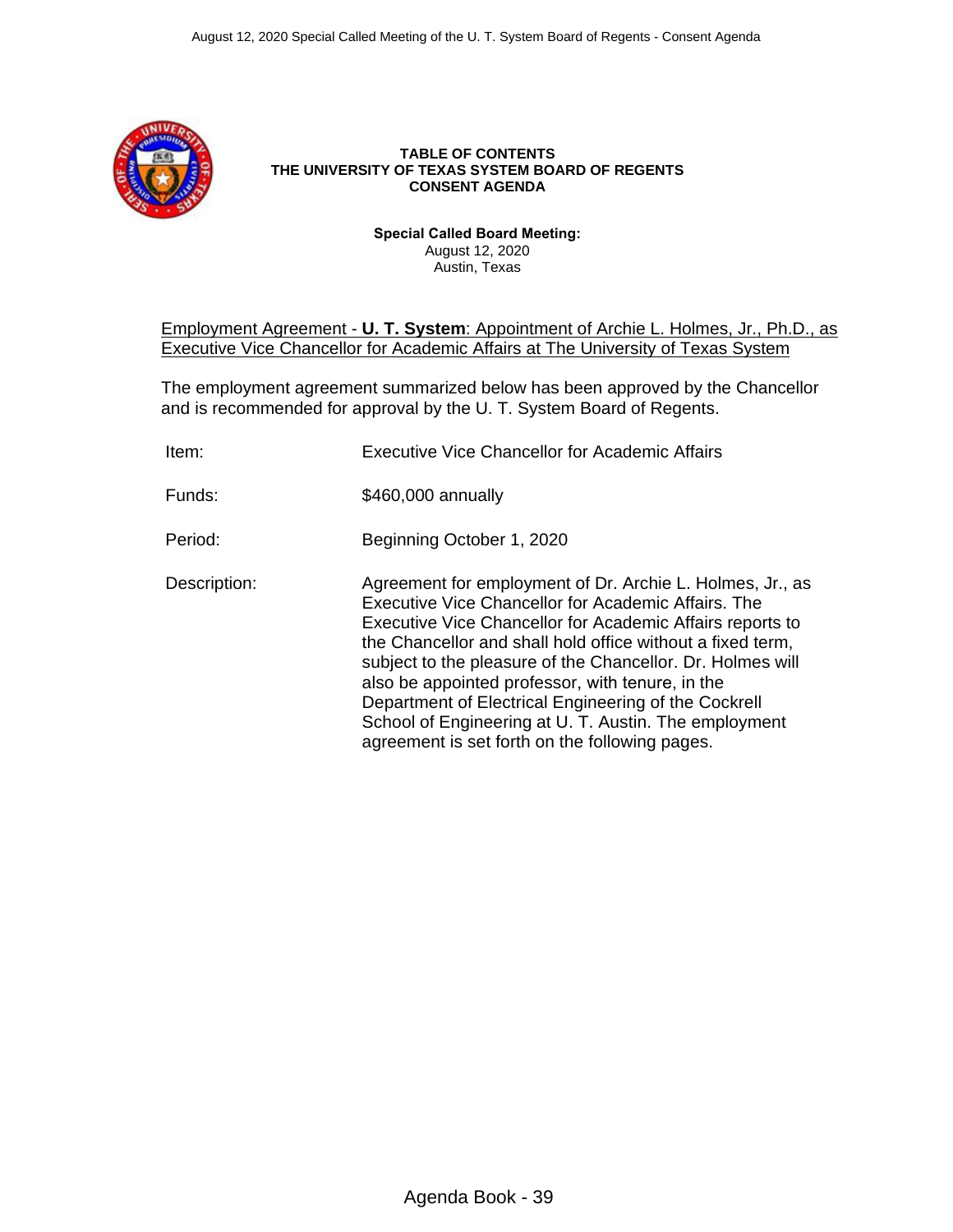

**Rl~~ . THE U NIVERSITY** *of* **TEXAS SYSTEM FOURTEEN INSTITUTIONS. UNLIMITED POSSIBILITIES.**  Office of the Chancellor 210 West 7th Street Austin, Texas 78701-2982 512-499-4201 WWW.UTSYSTEM.EDU

August 4, 2020

Archie L. Holmes, Jr., Ph.D.

Dear Archie:

I am delighted to offer you the position of Executive Vice Chancellor for Academic Affairs at The University of Texas System, effective October 1, 2020.

As Executive Vice Chancellor for Academic Affairs, you will report to the Chancellor and hold office without a fixed term, according to the Rules and Regulations of the Board of Regents. Your annual salary will be \$460,000, paid in monthly installments. You will be entitled to all standard University System fringe benefits under state law, including retirement plan contributions, group insurance plans, and leave entitlement. Details will be provided by the Office of Talent and Innovation, and information on the University System's plans is available at the following link: https://www.utsystem.edu/offices/employee-benefits

As of October 1, 2020, you will also be appointed professor in the Department of Electrical Engineering of the Cockrell School of Engineering at UT Austin. The department faculty unanimously recommended your appointment as a full professor, with tenure, and the appointment is supported by the Dean of Engineering, the Provost and the President. You will not be compensated in the faculty position during your service as Executive Vice Chancellor. Should you elect to tmnsition to a full-time faculty position in the future, your compensation will be set at an amount equal to the average of the total academic rate compensation of the three most highly compensated full-time tenured faculty members of the Department of Electrical Engineering in the Cockrell School of Engineering, consistent with the provisions of Texas Education Code §51.948(c). You will be entitled to a faculty development leave consistent with the Texas Education Code.

The UT System will pay the reasonable, actual expenses related to moving your household, personal and professional possessions from Virginia to Texas. During the period prior to October 1, 2020, the UT System will pay reasonable, actual travel and associated expenses related to onboarding activities in Texas.

The University of Texas at Arlington · The University of Texas at Austin · The University of Texas at Dallas · The University of Texas at El Paso The University of Texas of the Permian Basin · The University of Texas Rio Grande Valley · The University of Texas at San Antonio The University of Texas at Tyler \* The University of Texas Southwestern Medical Center \* The University of Texas Medical Branch at Galveston The University of Texas Health Science Center at Houston · The University of Texas Health Science Center at San Antonio The University of Texas MD Anderson Cancer Center · The University of Texas Health Science Center at Tyler